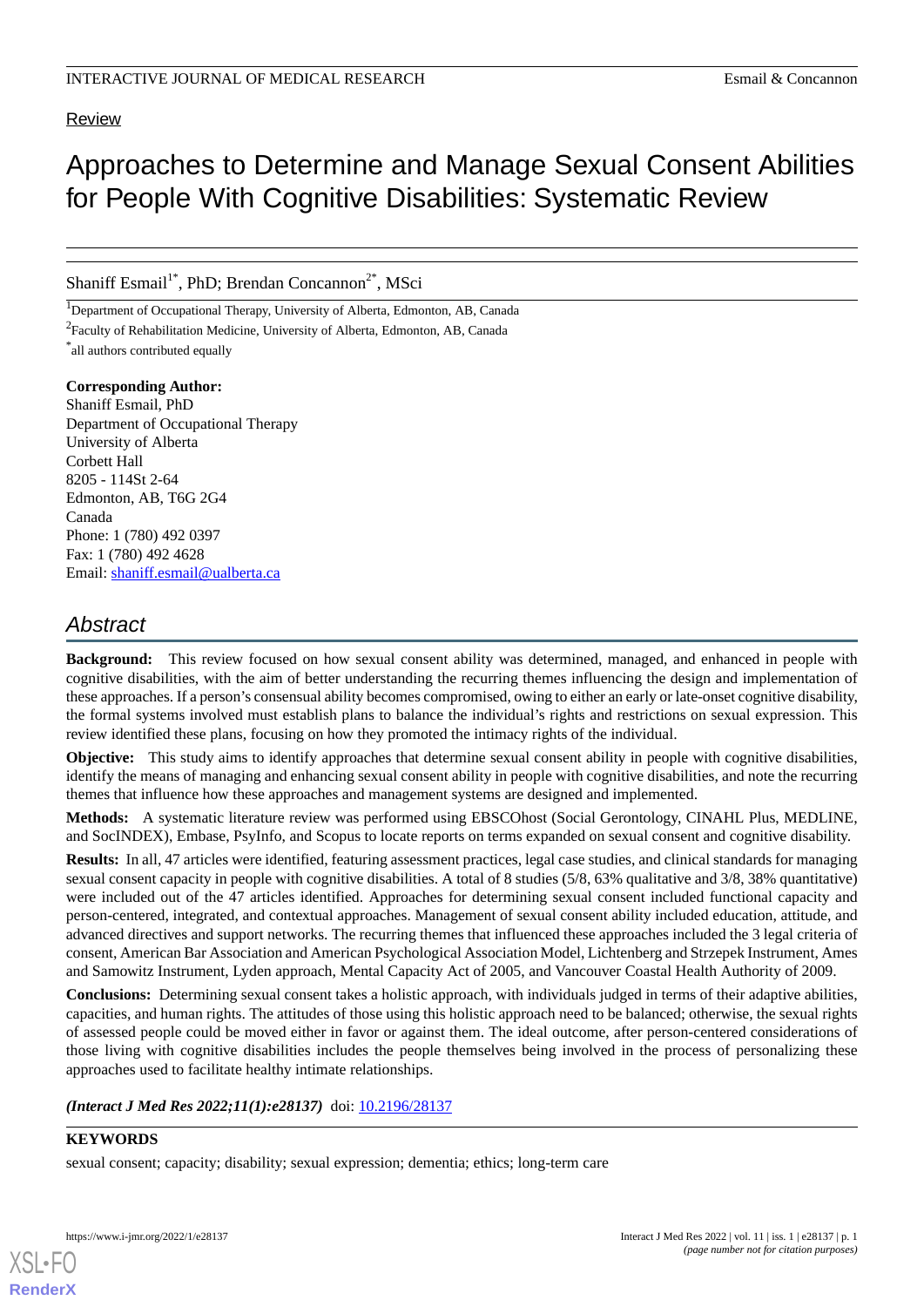## *Introduction*

## **Background**

#### *Defining Cognitive Disability, Sexuality, and Consent*

Cognitive disabilities are defined as long-term mental impairments, including those of intellectual and developmental order. The terms *cognitive* and *intellectual* are often used interchangeably, with intellectual disabilities defined as a limitation in academic functioning based on standardized intelligence tests and IQs, associated with IQ scores <75; limitations in learning behavior to one or all three skill types—conceptual skills, social skills, and practical skills; and manifestation of the disability before the age of 18 years [\[1](#page-17-0),[2\]](#page-17-1). Noncognitive mental conditions, including psychiatric and psychosocial conditions, are associated with anxiety, mood, and personality disorders.

Sexuality is a holistic concept encompassing sex, gender identity, orientation, eroticism, intimacy, and reproduction [[3\]](#page-17-2). It is influenced by physical, psychological, social, financial, cultural, legal, historical, and spiritual factors [\[3](#page-17-2)]. Sexuality includes sexual expression. The central debate surrounding the rights of people with cognitive disabilities, who wish to express their sexuality, may affect the balance between harm reduction and free sexual expression [[4\]](#page-17-3). If a person living with a cognitive disability is proven to have a reduction in consensual capacity, the protection versus empowerment paradox may begin to emerge [\[5](#page-17-4),[6\]](#page-17-5). The legal, clinical, or ethical system needs to find a balance between the 2 competing interests; protect the person from sexual abuse, by restricting their sexual expression; or allow them to express their sexuality, but in limited capacity as a safety measure [[5\]](#page-17-4). An important factor affecting the resolution of the protection versus empowerment paradox is the degree to which an individual can demonstrate their capacity to consent in a sexual relationship.

In the United States, the legal definition of consent is rooted in the 3 legal criteria of consent as reported by Stavis [\[7](#page-17-6)] in 1991. A placeholder definition of consent requires that a person communicates a "knowing, intelligent, and voluntary agreement to engage in a given activity" [[8,](#page-17-7)[9](#page-17-8)]. Assessments that measure consensual ability for a sexual relationship are often based on a person being able to satisfy all three of the following criteria [[3](#page-17-2)[,7](#page-17-6),[10](#page-17-9)[,11](#page-17-10)]:

- 1. Knowledge—recognition of the other person in the relationship, including who, what, where, and when and safety aspects of the sexual activity in question, such as the ability to identify body parts.
- 2. Intelligence—also known as rationality or understanding, which includes awareness of potential risks (pros and cons) of sexual engagement, appropriateness, consequences, correct familiarity of partner identity, and the ability to discriminate among fantasy, reality, lies, and truth.
- 3. Voluntariness—decisional capability to engage or refrain from sexual activity and the ability to take self-protective measures against abuse and exploitation or other unwanted advances. This includes the ability to say "no," either verbally or nonverbally and the ability to remove oneself

from the situation when either they or their partner indicates stopping sexual behavior.

These 3 legal criteria of consent are quite controversial, because thresholds vary from basic to complex levels of acceptability, depending on differences in state laws [[12\]](#page-17-11). People with cognitive disabilities may be unable to fulfill requirements in one region of the United States, yet their ability to demonstrate consent could be acceptable in another region. Outside of the United States, consent definitions may differ among countries such as the United Kingdom, Australia, Ireland, and Canada. In Canada, criminal offenses, including those regarding consent, are governed by the *Criminal Code* [[13\]](#page-17-12). Criminal law powers are under the exclusive jurisdiction of the federal government; however, the fulfillment of these laws is often handled by provincial regulations (eg, dealing with sexual assault on university campuses) [\[14](#page-17-13)]. The *Criminal Code* defines consent with a capacity element, which checks if an individual understands the nature of sexual activity, identity of those involved, and their ability to communicate the choice itself [\[13](#page-17-12)].

The capability of people to satisfy sexual consent criteria is often determined by either medical professionals or neuropsychological experts in the judicial system. Common paradoxes have emerged, owing to the philosophical arguments surrounding people's ability to give consent. These paradoxes include whether people can demonstrate rudimentary versus contextual understanding of the sexual relationship [\[15\]](#page-17-14) and the degree of flexible versus inflexible behavioral allowances in such a relationship  $[16]$  $[16]$ . Power dynamics, regarding those who are legally able to discern a person's consensual ability, are met with arguments of feminism, ableism, and disability rights movements [[17](#page-17-16)[,18](#page-17-17)]. The 3 legal criteria of consent have been accused of failing to consider an individual's values, culture, and life history [\[10](#page-17-9),[19\]](#page-17-18). Outside the United States, the United Kingdom and Wales follow the Mental Capacity Act 2005, which has its own criticisms. Although the Mental Capacity Act has similar themes to the 3 legal criteria of consent, it too is criticized because "its best-interests approach is paternalistic" [[20\]](#page-17-19). The Mental Capacity Act does not exactly guarantee the rights of an individual, instead only working *if practicable to do so* [[21\]](#page-17-20). Some experts argue that an individual's sexual preference is a form of personal expression, not always systematic or organized, including the weighing of risks and benefits, unlike the 3 legal criteria of consent by the medical and judicial systems in the United States [[10,](#page-17-9)[19\]](#page-17-18). Consent capacity is considered a state instead of a trait, meaning it is expected to change over time [\[11](#page-17-10)], and it must be determined in the present moment: not a decision made ahead of time [[22\]](#page-17-21). Assessments of a person's ability to demonstrate capacity in 1 or all 3 prongs of consent can be determined by questionnaires such as the Mini-Mental Status Exam (MMSE) to determine rationality or the Tool for the Assessment of Levels of Knowledge Sexuality and Consent [\[11](#page-17-10)]. However, the use of these assessments is controversial because of the following:

1. Rudimentary requirements that check for consent capacity may fail to understand the contextual reason to *why* a person with a cognitive disability may wish to consent to sex [[18\]](#page-17-17).

```
XS\cdotFC
RenderX
```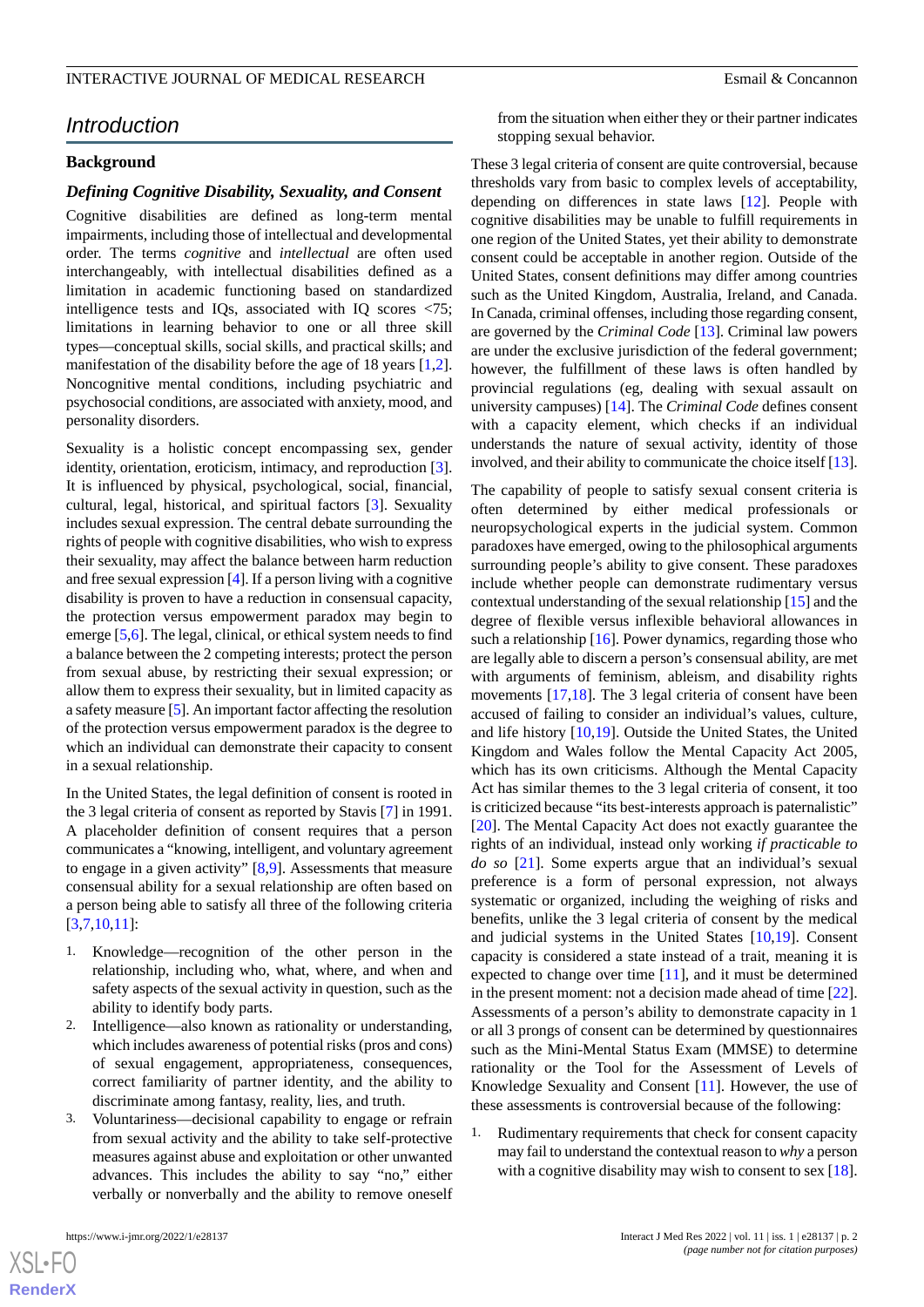- 2. Complex knowledge of consent may have assessments and protocols that are too difficult for even the general population to pass [\[23](#page-17-22)].
- 3. The *Ice Cream Reference*—a person with a cognitive disability is expected to follow a rigid medicalized or judicial process in order demonstrate their consent capacity; however, decisions about sexual relationships are arguably more related to selecting a flavor of ice cream than, say, a life-or-death surgical treatment [\[24](#page-18-0)].
- 4. Assessments of consent capacity often place the burden of proof on the person with a cognitive disability rather than putting the onus on others to prove otherwise. Having individuals provide predetermined comfort with various levels of intimacy carries an unfair standard, because even the general population may not know what levels of intimacy they are comfortable with before engaging in such behaviors [\[4](#page-17-3)].

There is no clear definition, criteria, or standard for determining a person's sexual consent capacity [\[5](#page-17-4),[9\]](#page-17-8).

#### *Human Rights and Sexual Abuse*

In the late 1960s, the United States Supreme Court declared constitutional rights for people with cognitive disabilities, who were cared for under the powers of the state governments. These constitutional rights were created to protect vulnerable people from harm related to sexual exploitation and abuse, while also upholding their rights to sexual expression. These rights include several categories, including those related to family matters [\[7](#page-17-6)] and sexual self-determination [[4](#page-17-3)]. Although it may seem obvious that people have default rights to privacy, sexuality education, and freedom of choice for sexual expression [\[3](#page-17-2),[25\]](#page-18-1), these rights can be restricted by either informal or formal control systems. Informal control systems such as civil liability [[26\]](#page-18-2), immutable family policy [\[22](#page-17-21)], and residential policy [\[4](#page-17-3)[,27](#page-18-3),[28](#page-18-4)] may interfere with a resident's rights to sexual expression, whereas restrictions from formal control systems may be decided by clinical, ethical, and legal issues [\[26](#page-18-2)]. The central reason to why these systems may restrict a person's right to sexual expression is based on the theme of consent [[1](#page-17-0)[,15](#page-17-14),[18,](#page-17-17)[29\]](#page-18-5). New York Penal Law Section 130 states that a lack of consent is an element of every conceivable sexual offense, as written in the article, and adults in a sexual relationship must all be consenting [[30\]](#page-18-6). Since 2012, the United Nations has moved toward an equalization stance on the sexual rights of people living with cognitive disabilities. Article 12 of the United Nations Convention on the Rights of Persons with Disabilities (UNCRPD) states that people with cognitive disabilities reserve equal rights to legal capacity as all other people within all aspects of their lives, including the rights to intimate relationships [[31\]](#page-18-7). Canada has accepted and ratified Article 12; however, with reservation, resulting in continued use of substitute decision makers (SDMs) to assist those living with cognitive disabilities in Canada [[32\]](#page-18-8). The United States has been hesitant to fully accept and ratify the UNCRPD statement on the rights of people with disabilities [[33\]](#page-18-9). It is important for legal systems to establish the components of human rights, because this increases the awareness of any potential violations.

Sexual abuse occurs when one person forcefully or covertly performs nonconsensual sexual acts, including touching, kissing, oral sex, and anal or vaginal intercourse [\[3](#page-17-2),[34\]](#page-18-10). Sexual abuse may also involve threatening, coercing, tricking, or manipulating another person into unwanted sexual contact or into such contact in which the other person does not have the capacity to consent [[11\]](#page-17-10). According to the *Criminal Code* of Canada*,* an alleged case of sexual assault requires a juridical system to check if people take reasonable steps to ascertain consent [[13\]](#page-17-12). Other elements are also checked for, such as the presence of physical force, threats, underaged individuals, fraud, sexual intentions and motivations, recklessness, incapacitation, and chemical impairment and those in positions of authority or trust [[13\]](#page-17-12).

People with cognitive disabilities have a greater risk of being sexually abused [\[3,](#page-17-2)[25](#page-18-1)]. Although the statistics on sexual abuse are difficult to determine, one report predicts that 39% to 68% of female children and 16% to 30% of male children with cognitive disabilities will be sexually abused before they are aged 18 years in North America [\[35](#page-18-11),[36\]](#page-18-12). After interviewing over 40,000 abused victims in Israel, including children up to the age of 14 years and ranging from minor to severe cognitive disabilities, the incidence of sexual abuse was found to be consistent with the previously stated percentages [[37\]](#page-18-13). A survey of over 5000 adult women living with cognitive disabilities in North Carolina reported that 48% of sexual assaults were committed by people who were currently or previously in an intimate relationship [[38\]](#page-18-14). A 15-year longitudinal study in Ireland determined the following statistics after 118 proven and confirmed episodes of sexual abuse [\[39](#page-18-15)]:

- 1. Most of the perpetrators were men.
- 2. A percentage (n=66) of the perpetrators had a cognitive disability.
- 3. In all, 24% (n=28) of the perpetrators were relatives.
- 4. In all, 9% (n=11) of the perpetrators were agency staff members.
- 5. In all, 8% (n=9) of the perpetrators were familiar people.
- 6. The remaining perpetrators were either volunteers, strangers, or unknown.

## *Society Attitudes on the Sexuality of People With Cognitive Disabilities*

The *zeitgeist* to uphold and safeguard the sexual rights of persons with cognitive disabilities may differ from past ideals, which were weighted toward the protective sides of the protection versus empowerment paradox [\[5](#page-17-4),[40\]](#page-18-16). Societal views on the amount and types of sexual expression that people with cognitive disabilities were expected to experience were driven by moral aesthetics, which are beliefs and morals that affect the general public's preference to accept certain behaviors while rejecting others. Thus, people with cognitive disabilities were historically denied the right to express their sexuality, because society may have considered them to be the following:

1. Hypersexual—*oversexed* people who were often seen as a threat to the gene pool and general public, owing to their excessive sexual behavior  $[8,11]$  $[8,11]$  $[8,11]$ . These people may have been identified as having *super human strength* sex drives [[18\]](#page-17-17). Reported cases of older adults living with dementia may repeatedly approach partners for sex, after forgetting

```
XS\cdotFC
RenderX
```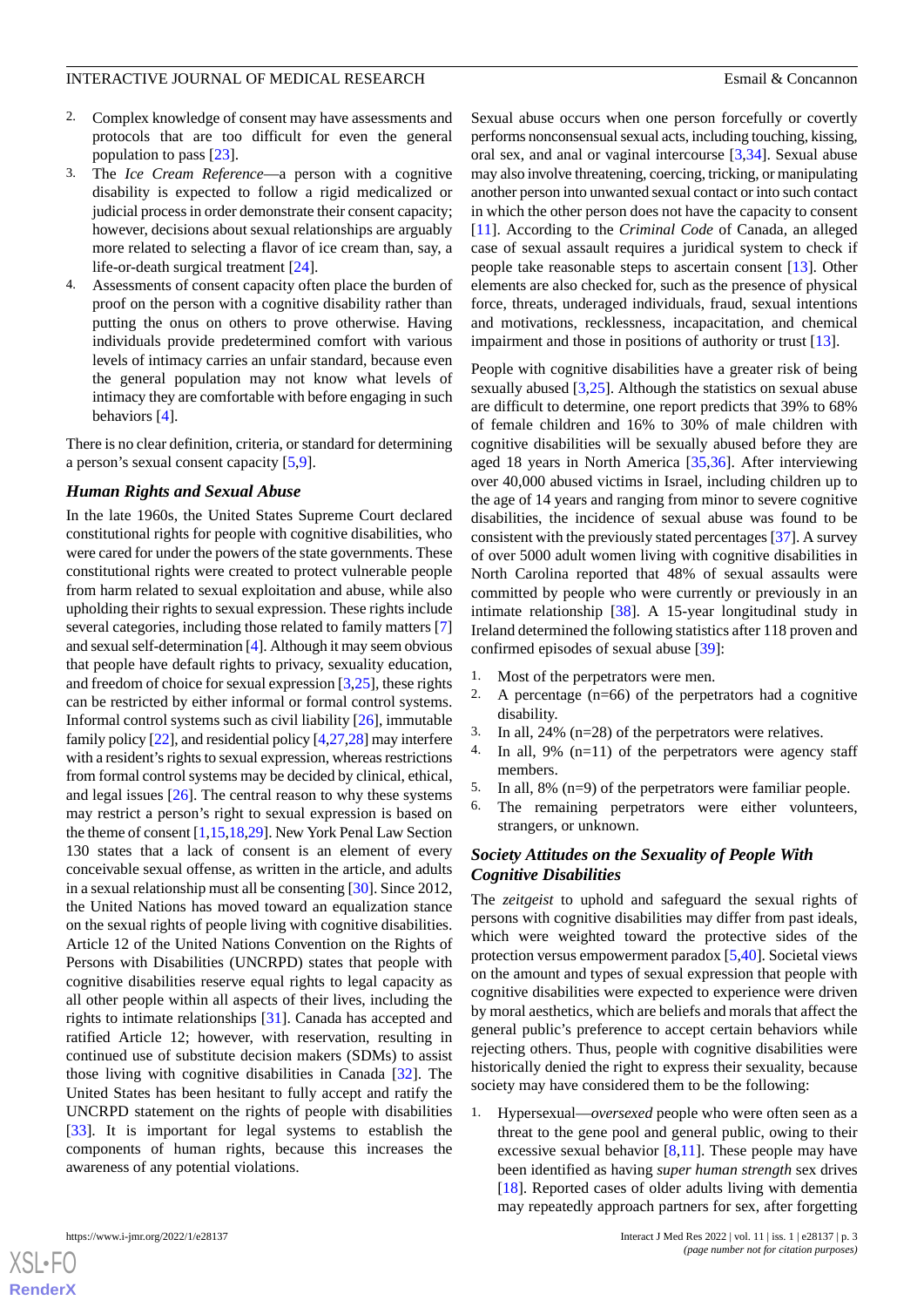they had sex earlier [[41\]](#page-18-17). An emerging tendency toward public masturbation is a potential problem for older adults living with dementia [\[41](#page-18-17)]. Child masturbation can also be a common form of childhood sexual behavior, which is considered *developmentally normal*, unless inappropriate owing to public occurrence, excessiveness, or when the behavior causes injury [\[42](#page-18-18)[-44](#page-18-19)].

- 2. Asexual—*eternal children* were often seen as potential sexual victims who were deemed to have a major difference in their chronological and mental ages [[45\]](#page-18-20) and assumed to not necessarily want sexual relationships or need sexuality education, because it may incite increased interest in the activity or the risk of abuse  $[3,18,46]$  $[3,18,46]$  $[3,18,46]$  $[3,18,46]$  $[3,18,46]$ . Therefore, some policies thought better to keep *Pandora's box closed* to reduce these risks, which actually increased the vulnerability of these people, due to the lack of education about those who might exploit them in the first place [[25](#page-18-1)[,47](#page-18-22)]. *Pillow Angels* are defined as people with cognitive disabilities who were thought to be incapable, or should be made incapable, of becoming adults and were removed from sexual relationships to be spared the dangers of sexuality, such as pregnancy and sexual exploitation [[48](#page-18-23)[,49](#page-18-24)].
- 3. Deviant—in the last 20 years of research on the well-being of people who are lesbian, gay, bisexual, transgender, or queer (LGBTQ), there is evidence of victimization among such sexual and gender minorities in both youth and adults [[50\]](#page-18-25). Although initial perceptions of the North American society show a more open and tolerant view of the LGBTQ community, victimization rates and disparities have worsened since the 1990s [[50-](#page-18-25)[53](#page-19-0)]. LGBTQ older adults, living with cognitive disabilities, are often met with *pervasive stigma* by staff in long-term care (LTC) facilities, who have reported to feel disgust or panic, sometimes resorting to denial of such residents' sexuality [[22,](#page-17-21)[29,](#page-18-5)[54](#page-19-1)[,55\]](#page-19-2).

The moral aesthetic to control how people with cognitive disabilities express their sexuality are bound to clinical, ethical, and legal issues [\[26](#page-18-2)]. There is a potential overlap among these issues.

Social acceptability struggles to find a balance between sexual acts that are safe versus unsafe, normal versus deviant, and legal versus illegal and what role sexual functioning has in the first place [\[34](#page-18-10)].

Clinical policies in a LTC facility could be undeveloped or inconsistent with those living with cognitive disabilities and their sexual expression, resulting in the facility facing repercussions if sexual expression is allowed to continue [\[26](#page-18-2)[,56\]](#page-19-3). LTC facilities for people with cognitive disabilities default to a *protective care paradigm*, with staff and family members restricting such residents from sexually expressing their behaviors to reduce the risk of potential sexual abuse [[29\]](#page-18-5). The result is that such residents may resort to *opportunistic moments of privacy to act on their sexual desire* [[48,](#page-18-23)[57](#page-19-4)], which may lead to unsafe sexual behaviors [[56,](#page-19-3)[58](#page-19-5)]. Alternatively, they could be affected by iatrogenic loneliness, which is a type of loneliness created by extensive long-term residence policies that prevent them from having privacy and intimacy, resulting in feelings of frustration and unhappiness [\[28](#page-18-4),[59\]](#page-19-6). LTC staff views on

sexual expression differ according to the experience levels of staff members, with frontline staff being more accepting of such behaviors than the managers; however, gay residents are more likely to be restricted to such behaviors in general [\[29](#page-18-5)]. Ethical views, independent of those with cognitive disabilities, include moral and religious beliefs that others enforce regarding sexual behavior [\[26](#page-18-2)]. In theory, a LTC facility must support such a resident's rights to sexual autonomy; however, this obligation is abandoned once the administration, facility staff, or individual's family members oppose the behavior [[4](#page-17-3)[,22](#page-17-21)]. Fear of legal repercussions and public ridicule are potential reasons why such people's sexual interests are downplayed or avoided by family, caregivers, or long-term facility staff [[23\]](#page-17-22). Overall, the community is capable of supporting the sexuality of people with cognitive disabilities, upholding attitudes of community inclusion and opportunity; however, personal belief systems are affected by societal attitudes and are what prevent caregivers from providing experiential guidance [[34,](#page-18-10)[60\]](#page-19-7). Negative attitudes, such as the eugenics movement, were perhaps too difficult for North American society to discard entirely [\[48](#page-18-23)[,61\]](#page-19-8). Thus, society *morphed* them to the new era, resulting in *new-genics* or *neogenics*[\[62\]](#page-19-9). The intention of determining a person's capacity to consent to sex has remained a *plague* in the societal attitude to desexualize people with cognitive disabilities, under the moral esthetic to either protect such individuals from themselves or to protect the world from them [\[63](#page-19-10)].

#### *Sterilization and Eugenics*

Sterilization is the process of inhibiting a person's reproductive ability. It inflicts physical and moral injuries to those who do not consent to it  $[21,64]$  $[21,64]$  $[21,64]$ . The eugenics movement of the late 19th century led to an increase in nonconsensual sterilization practices, sometimes with the use of deception [[21\]](#page-17-20). Eugenicists believed that the human race could be improved by practicing either positive or negative eugenics, which either encouraged the selective breeding of those with desirable traits or the prevention of *defectives* from having offspring [[65\]](#page-19-12). In the early 1960s, 28 US states had sterilization protocols, some made compulsory and executed upon people with cognitive disabilities, without their consent [\[3](#page-17-2)].

The justification for sterilization was often influenced by the eugenics movement, which believed that *feebleminded* people would reduce the overall intelligence of the population, especially if they were allowed to reproduce  $[21]$  $[21]$ . It was believed that people with cognitive disabilities would threaten the *heritage of intelligence* [[40](#page-18-16),[66](#page-19-13)[,67](#page-19-14)]. In actuality, the eugenics idea to use selective breeding to control for inherited psychological traits was proven to be false [\[21](#page-17-20),[68\]](#page-19-15). Feeblemindedness was previously used as a *conveniently vague grouping*, used to classify those who were outside the obvious diagnostic labels such as schizophrenia [[21\]](#page-17-20). Some countries sterilized those diagnosed as *feebleminded*; however, it was later realized that many of these people were actually affected by a lack of education [\[21](#page-17-20)]. In a report from India that surveyed nearly 20,000 women, higher levels of education increased the likelihood of modern contraceptive use over sterilization; however, the degree of cultural, socioeconomic, educational, and accessibility to modern contraceptives had a profound effect on choice [\[69](#page-19-16)]. In India, sterilization was more common in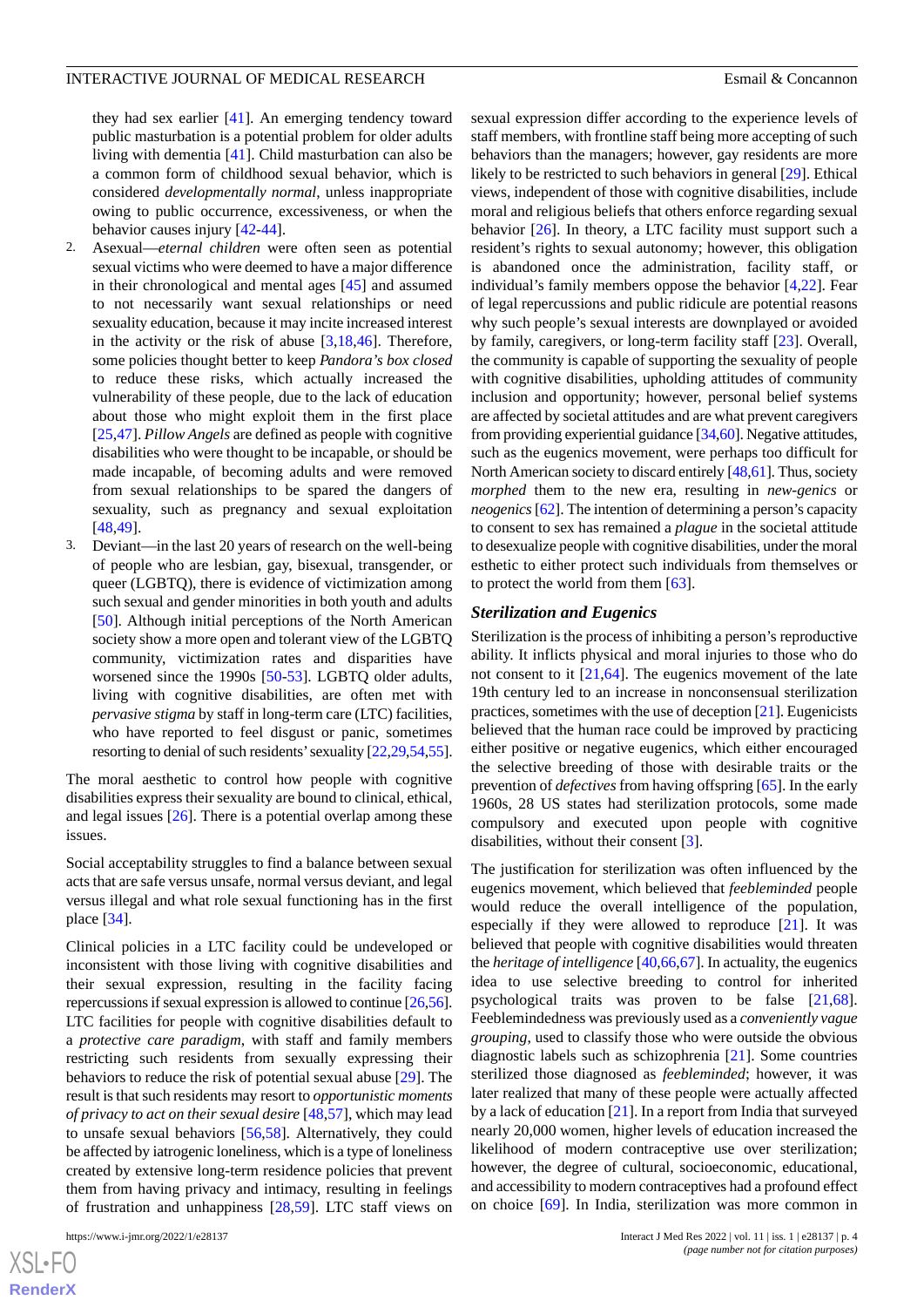women living in low socioeconomic classes, especially in socially disadvantaged women with low education levels [[69\]](#page-19-16). Sterilization was sometimes ordered because of the protection versus empowerment paradox. Some systems believed that women with cognitive disabilities would fail to provide adequate care for any children they would have; thus, these potential mothers were prevented from leaving their institutions unless they agreed to become sterilized [[70\]](#page-19-17). With the exception of reducing pregnancy and reducing bodily fluids, sterilization of people with cognitive disabilities was found to be ineffective in achieving any of its goals [[71](#page-19-18)[,72](#page-19-19)]. There is limited evidence available to support sterilization for the management of menstruation, with some experts agreeing that cases involving clinical control of menstrual bleeding are better handled by long-term contraceptive injections [\[73](#page-19-20)].

There have been major changes in legislation regarding the practice of nontherapeutic sterilization [[21\]](#page-17-20). In Canada, a major case occurred in 1986. This *E (Mrs) versus Eve* case argued that court-ordered sterilization of people, living with cognitive disabilities, would be an infraction against their rights. The mother requested sterilization of her daughter, Eve, aged 24 years, to avoid the risk of pregnancy. After a contentious appeal, the request was denied. The Supreme Court of Canada ruled in favor of Eve, due to a lack of evidence suggesting that forgoing sterilization would have a detrimental effect on physical or mental health in Eve [[74\]](#page-19-21). The choice to allow nontherapeutic sterilization of people with cognitive disabilities, in which a procedure would leave a person sterile despite having no life-threatening condition to begin with, was deemed a choice the courts could not safely exercise [[21,](#page-17-20)[74](#page-19-21)]. Later reports have claimed that some countries have implemented human rights protection to prevent nonconsensual sterilization practices; however, some countries have no such safeguards in place [[21\]](#page-17-20). The following references contain additional information pertaining to the statistics and country policy on sterilization: Stein and Tepper [\[3](#page-17-2)], Rowlands and Amy [\[21](#page-17-20)], Braun et al [[64\]](#page-19-11), Tilley et al [\[70](#page-19-17)], Shea and Kevles [\[75](#page-19-22)], and Park and Radford [[76\]](#page-19-23).

## *Benefits of Healthy Sexual Expression*

There are psychological and physical benefits of safe sexual expression. Improved self-esteem, cognitive functioning, social relationships, mood, and feelings of independence have been reported as potential benefits [[77](#page-19-24)[,78](#page-19-25)]. Sexual expression may reduce the risk of cancer and cardiovascular disease [[77\]](#page-19-24). There are associations between sexual expression and weight loss, reduced risk of heart disease and stroke, and bolstered immune systems [\[79](#page-20-0)]. For older adults with cognitive disabilities, sexual expression has been reported to reduce sensitivity to pain, improve cardiovascular health, reduce the likelihood of depression and loneliness, and improve overall well-being [[80\]](#page-20-1). Sexuality is *central to an individual's health and well-being* [[4\]](#page-17-3).

## **Aim of This Review**

This review aims to uncover the used approaches of clinical, legal, and residential systems to determine and manage the sexual consent abilities of people with cognitive disabilities. Recurring themes influencing the shape of these approaches were also identified. Specific audiences for this review include human ecologists, sexuality experts and therapists, forensic neuropsychologists, occupational therapists, sexual educators, health care professionals, service providers, and caregivers.

## **Objectives**

The objectives of this review are as follows:

- 1. Identify approaches used to determine sexual consent ability in people with cognitive disabilities.
- 2. Identify means of managing and enhancing sexual consent ability in people with cognitive disabilities.
- 3. Note the recurring themes affecting how such approaches and management systems are designed and implemented.

## *Methods*

## **Research Question**

This report presents a systematic review of the literature, based on consultation with human ecology and rehabilitation medicine experts, to create the following research question: What are the approaches for determining, managing, and improving sexual consent ability in people with cognitive disabilities?

## **Search Strategy**

After discussing the research question with a university librarian, the following bibliographic databases were searched: EBSCOhost (abstracts in Social Gerontology, CINAHL Plus, MEDLINE, and SocINDEX), Embase, PsyInfo, and Scopus. The search strategy included a combination of subject headings and keywords to combine the concepts of consent in sexuality and cognitive disability. [Textbox 1](#page-5-0) lists the inclusion and exclusion standards for each article. The full search strategy is provided in [Multimedia Appendix 1.](#page-17-23)

A total of 2 researchers performed the screening process for each article (BJC and recruited researcher, Lyndsay Pinder). Differences among the researchers in terms of accepted and rejected articles were resolved through discussion. All articles indicating topics of sexuality and consent within their titles or abstracts were reserved to complete the first pass of the search process (BJC and Lyndsay Pinder). For the second pass, all reserved reports from the first pass had their full texts screened to confirm the context of the subject (BJC, SE, and Lyndsay Pinder). The methodological quality of the reports featuring experimentation was not formally assessed. There were no data limits.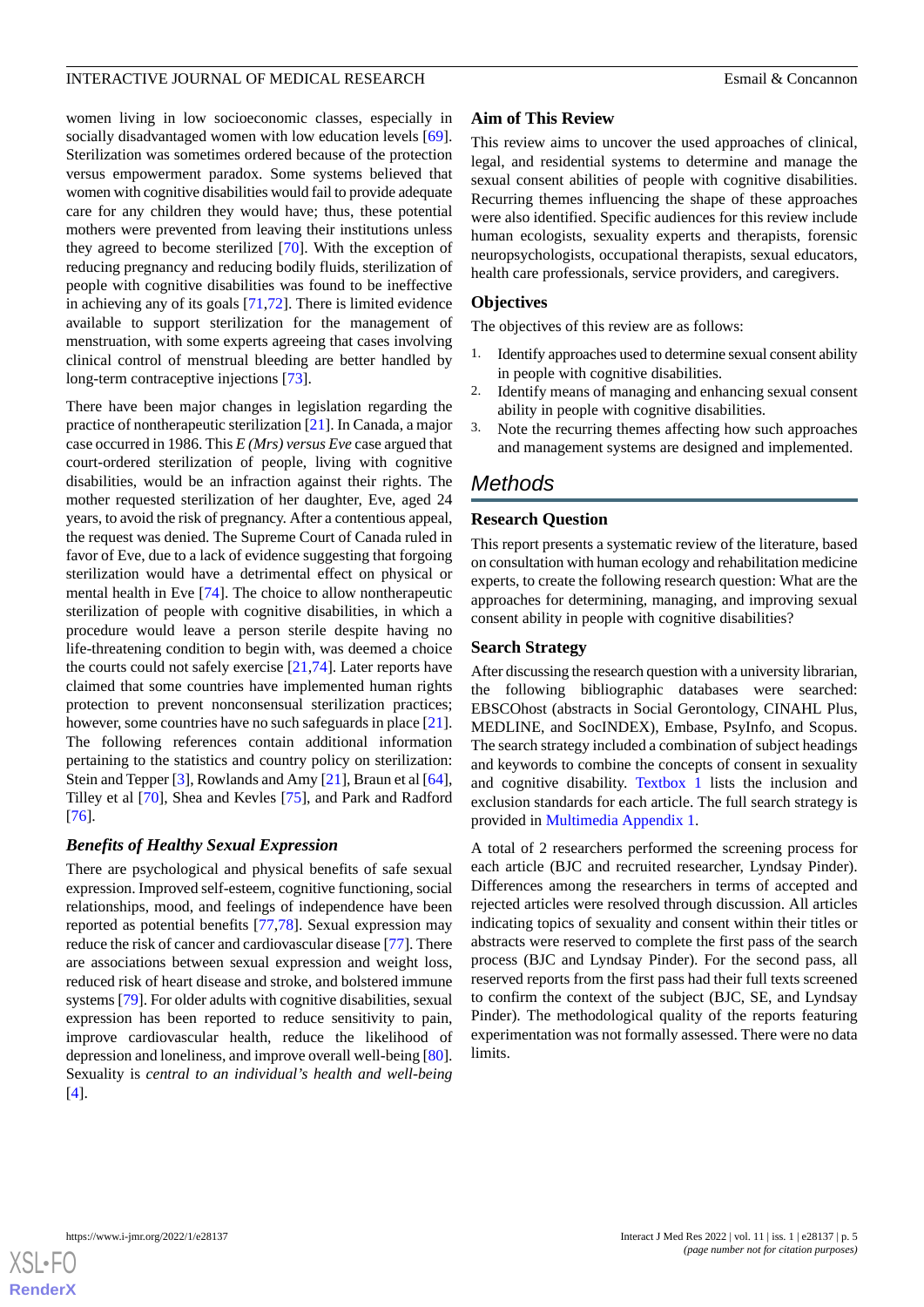<span id="page-5-0"></span>**Textbox 1.** Search criteria and terms.

#### **Inclusion criteria**

- Article stated a topic, discussion, or approach to determine the consent capacity of people with cognitive disabilities.
- All articles featuring qualitative, quantitative, legal, descriptive, and review reports were accepted.
- Reports were accepted in all languages and in article, dissertation thesis, review, or book format.

#### **Exclusion criteria**

- Topic was about physical disability or did not indicate a potential compromise in a person's consensual ability.
- The article briefly mentioned

consent to sexuality

or a similar phrase; however, further details were not provided.

• Conference papers, public opinions and non-peer-reviewed articles.

#### **Search terms used**

- ([sex\* or intima\*] adj10 [consent or consensual]) AND ([(intellectual\* or mental\* or cognitive\*) adj4 (impair\* or disab\* or deficit\*)] or long term care or longterm-care or nursing home\* or alzheimer\* or dementia or autis\* or Down\* Syndrome).
- These terms were entered into the databases mapped to the following fields: title, abstract, subject heading word, and keyword heading word.

### **Search Results**

<span id="page-5-1"></span>The search resulted in 439 articles being identified, of which 2 (0.5%) articles were recommended for inclusion in the peer-review process [\[12](#page-17-11),[81](#page-20-2)]. After the first pass, 22.1% (97/439)

articles remained after the titles and abstracts were screened, and 26.2% (115/439) duplicates were removed. During the second screening pass, the full texts of 97 articles were screened to confirm eligibility ([Figure 1](#page-5-1)). This resulted in a net total of 10.7% (47/439) articles being included in this review.

Figure 1. PRISMA (Preferred Reporting Items for Systematic Reviews and Meta-Analyses) flow diagram of search results [[82](#page-20-3)].





**[RenderX](http://www.renderx.com/)**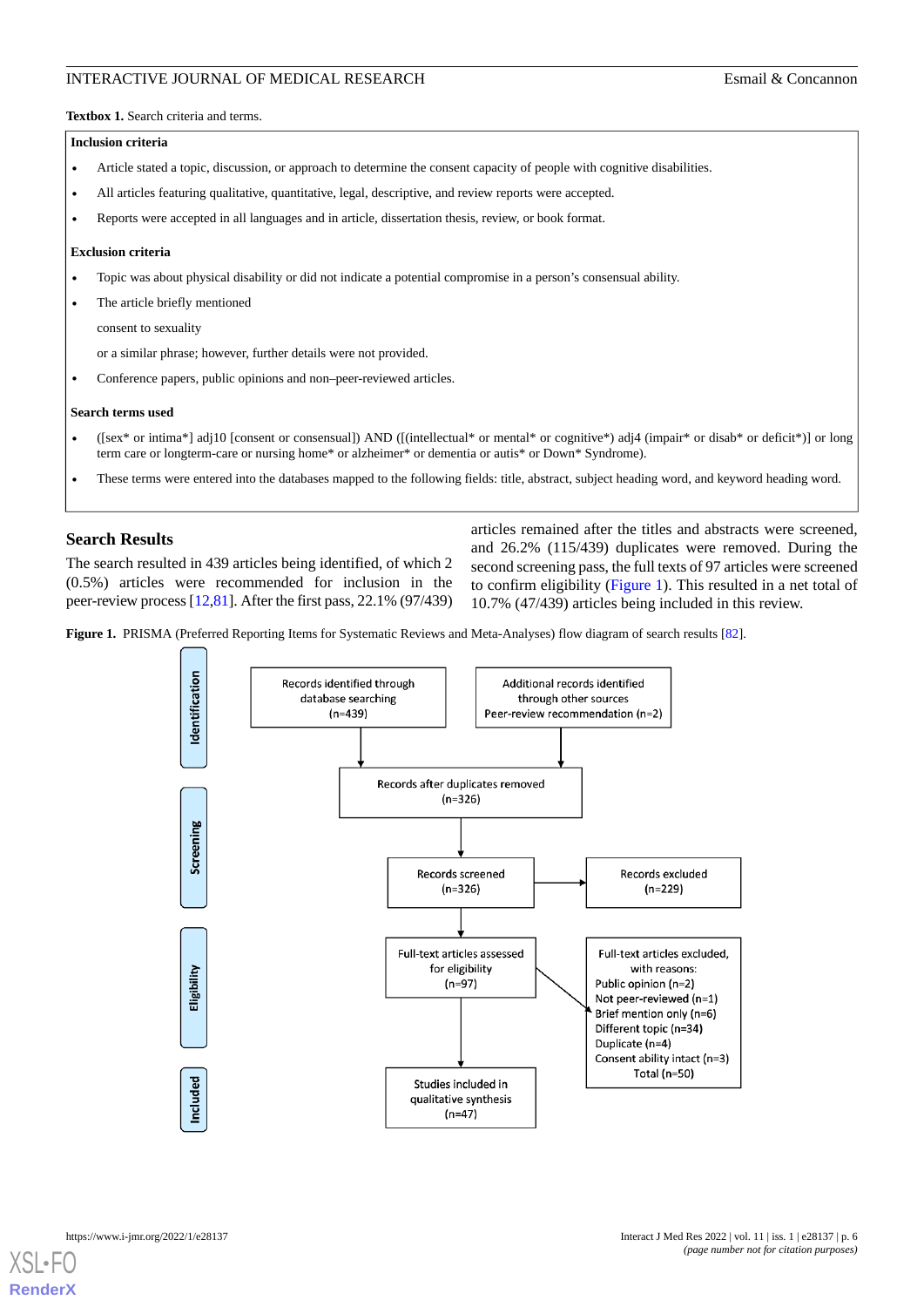## *Results*

## **Overview**

The 47 reports included in this review featured assessment practices, legal case studies, and clinical standards for managing sexual consent capacity in people with cognitive disabilities. Most reports were in the form of expert opinions (36/47, 77%). There were 8 studies (5/8, 63% qualitative and 3/8, 38% quantitative) included in this study. The qualitative studies included the following:

- 1. A survey with vignettes to check the ability of residential facility staff to properly identify safe or unsafe sexual behaviors (nonconsensual sexual behavior) in people with cognitive disabilities and respond accordingly [[34\]](#page-18-10).
- 2. A survey of members of the American Psychological Association to determine which criteria were considered the most important when determining sexual consent capacity in people with cognitive disabilities [[9\]](#page-17-8).
- 3. A survey to determine factors that increase the risk of SDMs to decide an *all-or-none* outcome for a person's sexual autonomy [\[83](#page-20-4)].
- 4. Semistructured interviews in residential mental health treatment facilities to determine what conceptualizes consent to sexual expression from the point of view of administrators, clinical staff, and former clients [[84\]](#page-20-5).
- 5. Semistructured interviews with directors of nursing to identify challenges in managing sexual expression [[85\]](#page-20-6).

Quantitative studies focused on educational interventions for the improvement of sexual consent ability in people with cognitive disabilities [[40](#page-18-16)[,86](#page-20-7)]; 1 study performed a validity measure to compare neuropsychological tests with the Sexual Consent and Education Assessment [[45\]](#page-18-20). A total of 4 reports were dedicated to introducing a theme, which would later influence the approaches used to manage or enhance the sexual consent capacity of people with cognitive disabilities. [Table 1](#page-7-0) provides a summary of each theme, and [Table 2](#page-8-0) provides a brief description of each approach. The 2 approaches for determining or managing consent were peripheral to these themes [\[12](#page-17-11),[81\]](#page-20-2). For more information about the research studies, refer to [Table](#page-10-0) [3.](#page-10-0)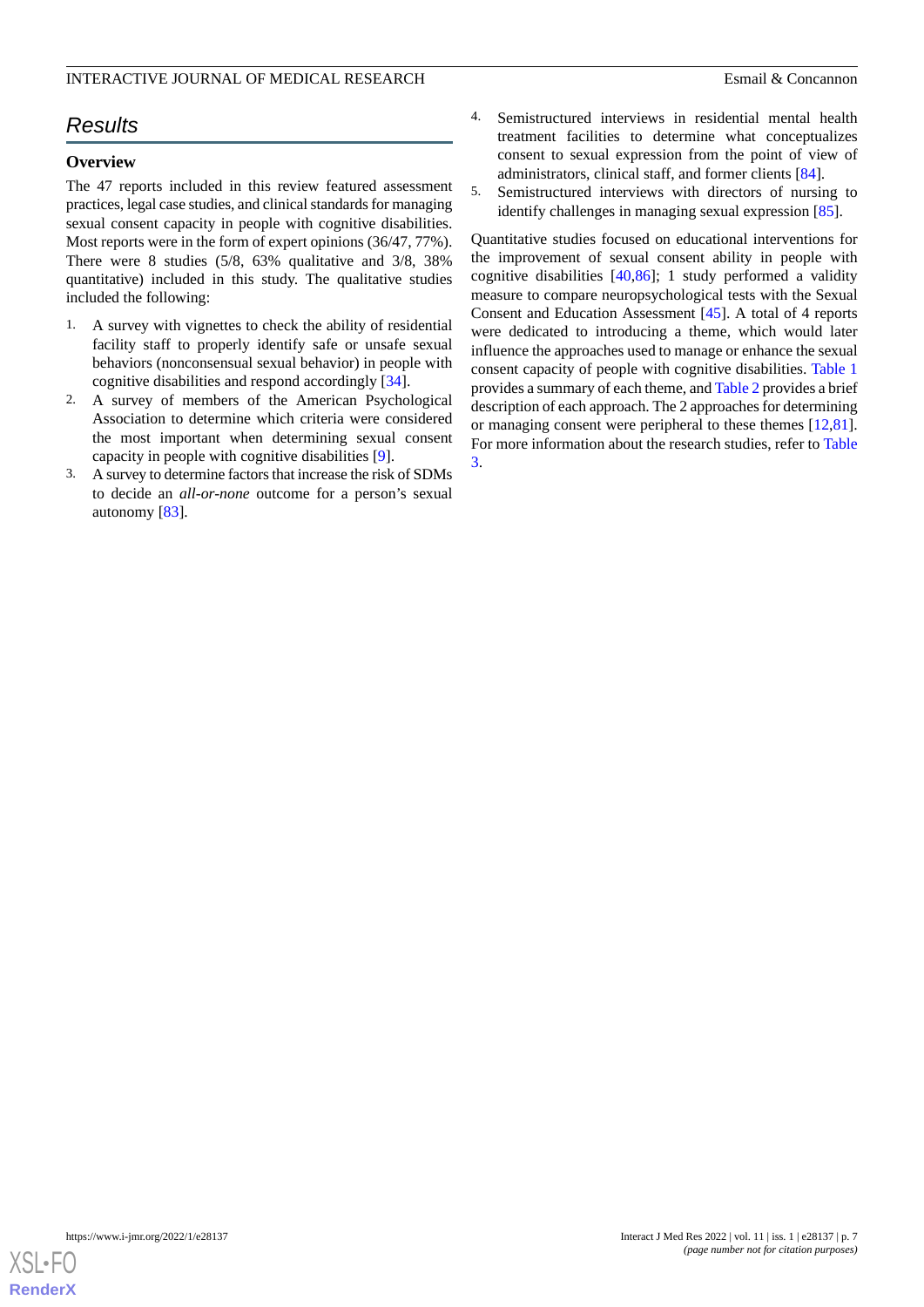## **INTERACTIVE JOURNAL OF MEDICAL RESEARCH Esmail & Concannon**

<span id="page-7-0"></span>**Table 1.** Themes affecting the approaches for determining sexual consent capacity in people with cognitive disabilities.

| Theme                                       | Key components                                                                                                                                                                                                                                                                                                                           | References            |  |
|---------------------------------------------|------------------------------------------------------------------------------------------------------------------------------------------------------------------------------------------------------------------------------------------------------------------------------------------------------------------------------------------|-----------------------|--|
| Lichtenberg and<br>Strzepek Instru-<br>ment | Interdisciplinary characteristics. Client is assessed (MMSE <sup>a</sup> ), followed by a same-sex interview to determine these<br>three main criteria:                                                                                                                                                                                  | $[22, 87 - 89]$       |  |
|                                             | Awareness of the relationship—patient aware of intent, partner identity, and intimacy comfort level.<br>$\bullet$                                                                                                                                                                                                                        |                       |  |
|                                             | Ability to avoid exploitation—patient behavior consistent with former beliefs and able to say no.<br>$\bullet$<br>Awareness of potential risks—consequences of relationship and awareness of relationship duration.<br>$\bullet$                                                                                                         |                       |  |
|                                             | Interview relayed to interdisciplinary team (nurses, occupational therapists, psychiatrists, etc).<br>$\bullet$                                                                                                                                                                                                                          |                       |  |
| consent                                     | 3 legal criteria of Legal characteristics; client is required to demonstrate ability in the following:<br>[3,5,7,9,10]                                                                                                                                                                                                                   |                       |  |
|                                             | Knowledge—basic recognition of the other person, relationship, and sexual activity in question.<br>$\bullet$<br>Intelligence—(rationality and understanding) aware of potential risks in the sexual relationship.<br>$\bullet$<br>Voluntariness—ability to resist or stop the sexual activity and identify willingness to continue.<br>٠ | 19, 26, 40,<br>89-931 |  |
| Ames and<br>Samowitz instru-<br>ment        | Legal and clinical characteristics based on 3 legal criteria of consent; has 2 categories, A and B; consent determined<br>by communication and behavior. Category B determines client consent ability based on their behavior showing<br>the following:                                                                                  | [5,6,28,94]           |  |
|                                             | Voluntariness.<br>$\bullet$<br>Safety and avoidance of harm.<br>٠                                                                                                                                                                                                                                                                        |                       |  |
|                                             | No exploitation.<br>٠                                                                                                                                                                                                                                                                                                                    |                       |  |
|                                             | No abuse.<br>٠<br>Ability to say no.                                                                                                                                                                                                                                                                                                     |                       |  |
|                                             | Socially appropriate time and place.<br>$\bullet$                                                                                                                                                                                                                                                                                        |                       |  |
| <b>Mental Capacity</b><br>Act 2005          | Legal characteristics; based in England and Wales; section 1 of the Act assumes the people have capacity to consent [66,95-97]<br>unless proven otherwise; knowledge and resources to aid the person's decisions are encouraged; Includes rules for<br>$SDMs^b$ .                                                                        |                       |  |
|                                             | Consent requires the person to understand the following:                                                                                                                                                                                                                                                                                 |                       |  |
|                                             | Is there understanding of the decision that needs to be made and why?<br>$\bullet$<br>Does the individual understand the probable consequences when making the decision?<br>٠                                                                                                                                                            |                       |  |
|                                             | Is the individual capable of understanding, remembering, deliberating, and using information that pertains to<br>٠<br>the decision?<br>Is the individual able to communicate his or her decision in any way?<br>$\bullet$                                                                                                                |                       |  |
| Lyden approach                              | Legal and clinical characteristics; endorses the 3 legal criteria of consent; encourages person-centered and integrated [5,26,89,92]<br>approaches; has important points for individualizing the assessment process, especially for communication.                                                                                       |                       |  |
|                                             | Has three general methods for determining the consent ability of a person with a cognitive disability, including the<br>following:                                                                                                                                                                                                       |                       |  |
|                                             | Review the relevant records (including info on reproductive ability and other disabilities).<br>Create discussions, including those who know or work with the person being assessed.<br>$\bullet$                                                                                                                                        |                       |  |
|                                             | Conduct a personal interview to determine knowledge and voluntariness, supplemented with a mental status<br>evaluation.                                                                                                                                                                                                                  |                       |  |
| $ABA/APAc$ mod-<br>el                       | Legal and clinical characteristics; based on 3 legal criteria of consent, Lyden approach and Lichtenberg and Strzepek<br>Instrument; expands on above models to include steps on how to enhance consent capacity and form comprehensive                                                                                                  | [10.22.26.88]         |  |
|                                             | neuropsychological testing components; recommends LTC <sup>d</sup> facilities to develop policies and procedures for sexual<br>relations that are consistent with state statutes.                                                                                                                                                        |                       |  |
| Vancouver<br>Coastal Health                 | Clinical characteristics; downloadable manual. Provides recommendations for homecare staff and nurses such as<br>the following:                                                                                                                                                                                                          | [16.98]               |  |
| Authority 2009                              | Respect the rights of persons with the capacity to consent to sexual activity.<br>$\bullet$<br>Do not reveal confidential specifics about the person's sexual activity to those not directly involved in their<br>$\bullet$                                                                                                              |                       |  |
|                                             | care (including family members), without the person's expressed consent, if the person has capacity.<br>Remember that people who do not have capacity to consent to sex are still sexual beings with intimacy needs.<br>٠                                                                                                                |                       |  |
|                                             | Remember that not every person is heterosexual.<br>Address one's own attitudes and behavior toward older adults and general sexuality.                                                                                                                                                                                                   |                       |  |

<sup>a</sup>MMSE: Mini-Mental State Exam.

<sup>b</sup>SDM: substitute decision maker.

 $c$ ABA/APA: American Bar Association and American Psychological Association.

<sup>d</sup>LTC: long-term care.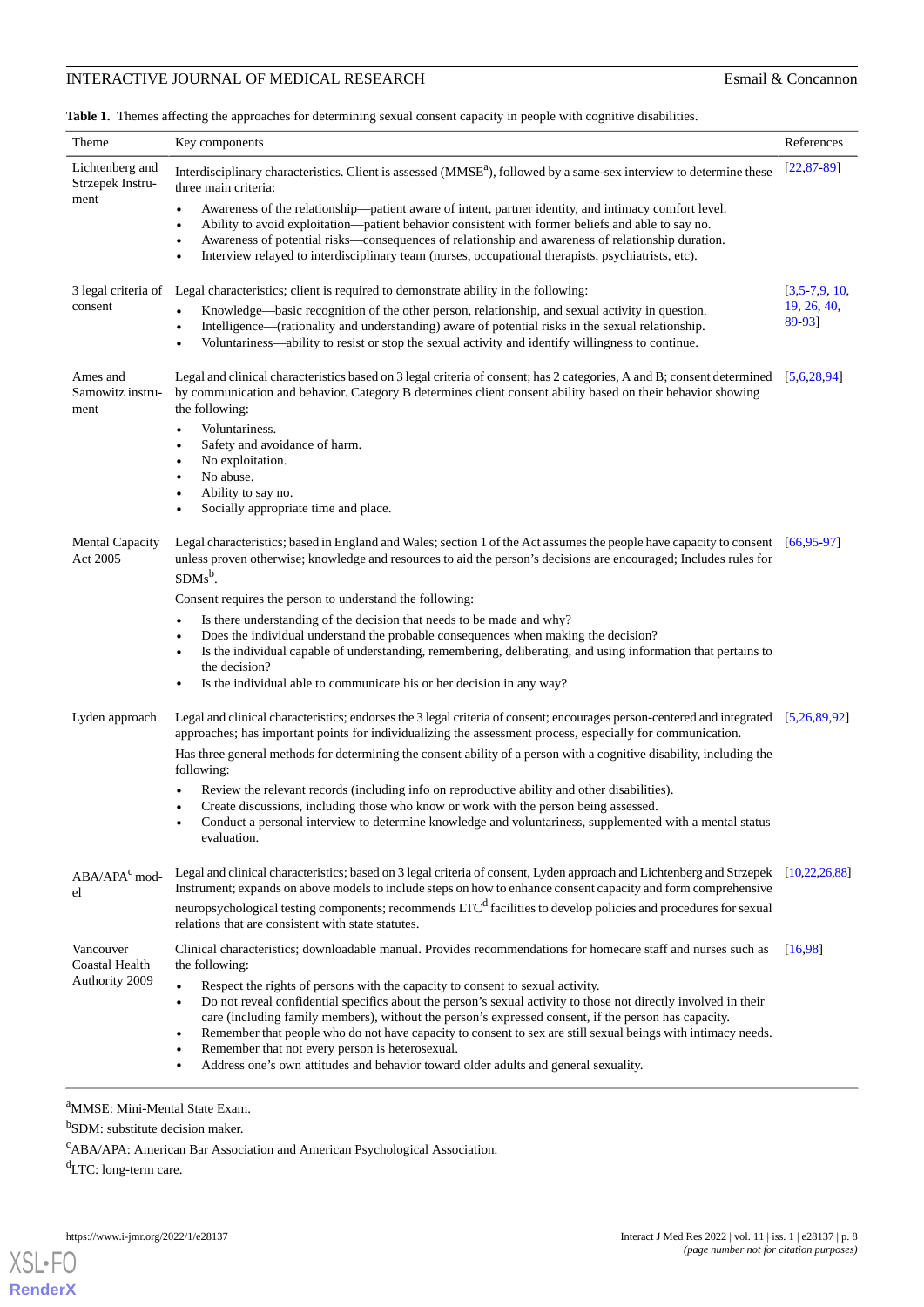## **INTERACTIVE JOURNAL OF MEDICAL RESEARCH Esmail & Concannon**

<span id="page-8-0"></span>**Table 2.** The approaches used to determine and manage sexual consent abilities for people with cognitive disabilities.

| Approach, type, and details                                                                        | References          |  |  |  |  |
|----------------------------------------------------------------------------------------------------|---------------------|--|--|--|--|
| <b>Advance directive</b>                                                                           |                     |  |  |  |  |
| <b>Managing consent</b>                                                                            |                     |  |  |  |  |
| Older adults with cognitive disabilities                                                           |                     |  |  |  |  |
| Living wills for the continuation or startup of relationships in advance.                          | [99, 100]           |  |  |  |  |
| <b>Integrated approach</b>                                                                         |                     |  |  |  |  |
| <b>Determining consent</b>                                                                         |                     |  |  |  |  |
| <b>Cognitive disabilities</b>                                                                      |                     |  |  |  |  |
| I-team <sup>a</sup> discussion, client assessments, enforcing client rights and education.         | [88, 92, 97]        |  |  |  |  |
| Reduce all-or-none SDM <sup>b</sup> decision outcomes on client rights.                            | $[83]$              |  |  |  |  |
| Older adults with cognitive disabilities                                                           |                     |  |  |  |  |
| I-team, person-centered, interval checkups, and review policy with SDM.                            | [89, 101]           |  |  |  |  |
| I-team, person-centered, emphasis on client limits and their context.                              | [10, 22]            |  |  |  |  |
| Inappropriate behavioral disabilities                                                              |                     |  |  |  |  |
| Client screening process, semistructured interview, and I-Team discussion.                         | $[93]$              |  |  |  |  |
| Person-centered approach                                                                           |                     |  |  |  |  |
| <b>Determining consent</b>                                                                         |                     |  |  |  |  |
| <b>Cognitive disabilities</b>                                                                      |                     |  |  |  |  |
| Holistic case-by-case, based on needs and policy, and client and staff education.                  | [4,23,29]           |  |  |  |  |
| Older adults with cognitive disabilities                                                           |                     |  |  |  |  |
| The 4 Ps: prioritize people, practice effectively, preserve safety, and promote trust.             | $\lceil 16 \rceil$  |  |  |  |  |
| Committee approach—staff, family, friends, residents, and client discussion.                       | [26, 28]            |  |  |  |  |
| <b>Education</b>                                                                                   |                     |  |  |  |  |
| <b>Managing consent</b>                                                                            |                     |  |  |  |  |
| <b>Cognitive disabilities</b>                                                                      |                     |  |  |  |  |
| Teach awareness of normal sex behavior to both clients and staff.                                  | [27, 34, 95]        |  |  |  |  |
| Client education checked by SCEA <sup>c</sup> , VABS <sup>d</sup> , or IQ tests.                   | [40, 86]            |  |  |  |  |
| <b>Developmental disabilities</b>                                                                  |                     |  |  |  |  |
| Consult certified sexuality educators or experts such as AASECT <sup>e</sup> or OWL <sup>f</sup> . | $[11]$              |  |  |  |  |
| Increase client sex-related knowledge, based on 3 legal criteria of consent.                       | $\lbrack 3 \rbrack$ |  |  |  |  |
| Older adults with cognitive disabilities                                                           |                     |  |  |  |  |
| Training for professionals and LGBTQ <sup>g</sup> toolkits (info packages) for them.               | $[94]$              |  |  |  |  |
| <b>Attitude</b>                                                                                    |                     |  |  |  |  |
| <b>Managing consent</b>                                                                            |                     |  |  |  |  |
| <b>Cognitive disabilities</b>                                                                      |                     |  |  |  |  |
| Policy feminist disability theory, consent culture, and rely less on assessment.                   | [17, 18, 66, 102]   |  |  |  |  |
| Positive liberty, client proactive education, and attention to LGBTQ issues.                       | $[48]$              |  |  |  |  |
| Social reframing. Recognize ability without facilitating pity.                                     | [91]                |  |  |  |  |
| Older adults with cognitive disabilities                                                           |                     |  |  |  |  |
| Request and consult national resources to train teams for clientele.                               | $[85]$              |  |  |  |  |
| Inappropriate behavioral disabilities                                                              |                     |  |  |  |  |
| Psychological, social, and facility improvements over drugs. Staff education.                      | $[41]$              |  |  |  |  |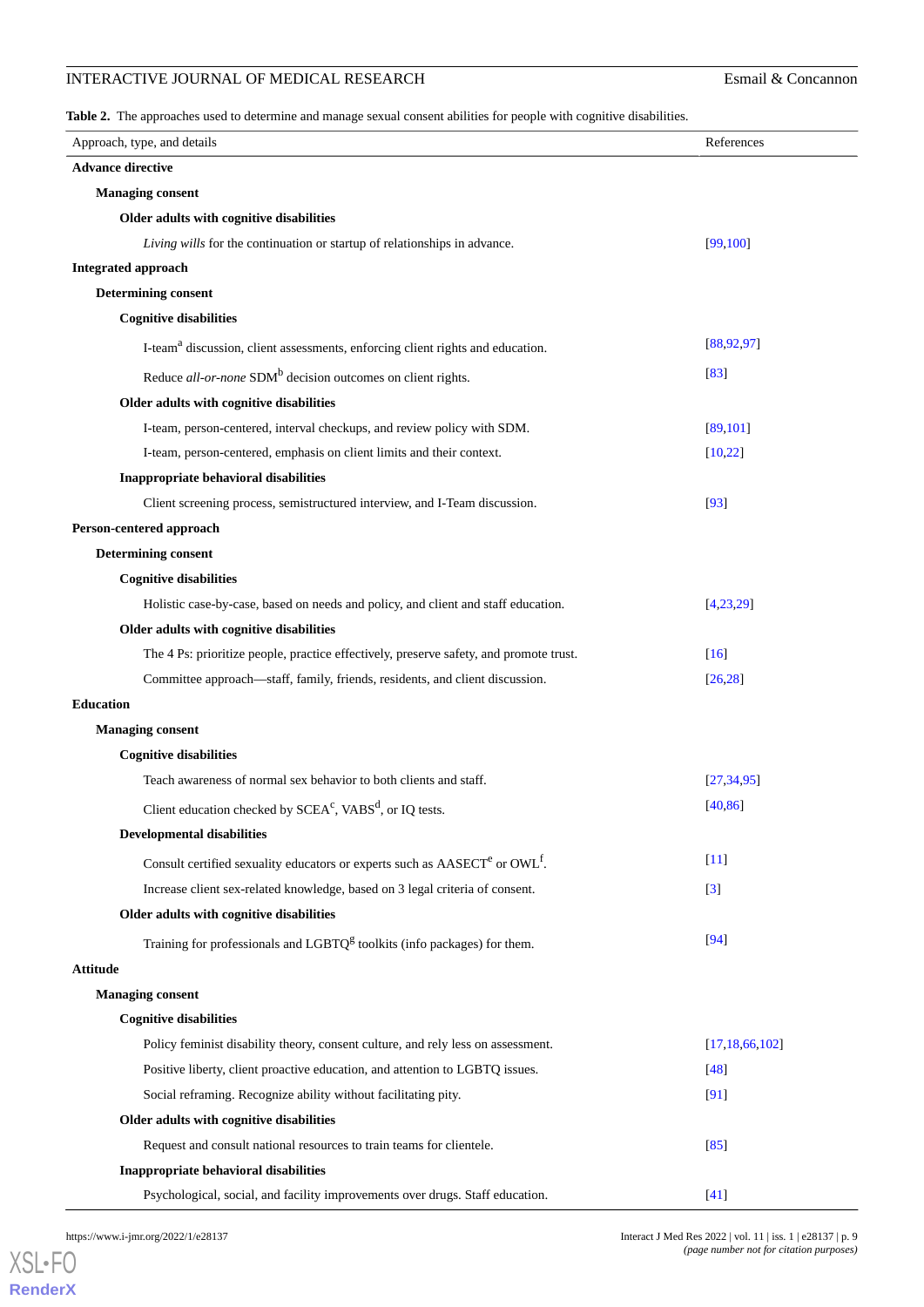## INTERACTIVE JOURNAL OF MEDICAL RESEARCH Esmail & Concannon

| Approach, type, and details                                                               | References |  |  |  |  |
|-------------------------------------------------------------------------------------------|------------|--|--|--|--|
| <b>Functional capacity</b>                                                                |            |  |  |  |  |
| <b>Determining consent</b>                                                                |            |  |  |  |  |
| <b>Medical condition (stroke or comatose)</b>                                             |            |  |  |  |  |
| Consent-Plus with committee input, $MMSEh$ (or similar), and interviews.                  | $[19]$     |  |  |  |  |
| <b>Cognitive disabilities</b>                                                             |            |  |  |  |  |
| SSAS <sup>i</sup> assessment, based on the 3 legal criteria of consent.                   | [90]       |  |  |  |  |
| Focus on client act-specific action (not partner choice) based on MCA 2005 <sup>J</sup> . | [96]       |  |  |  |  |
| Adaptive capacity—correlate client's other abilities to sexual consent.                   | $[1]$      |  |  |  |  |
| Sex consent requires basic, consequential knowledge.                                      | [9]        |  |  |  |  |
| Older adults with cognitive disabilities                                                  |            |  |  |  |  |
| Assessments (MMSE and IQ), coupled with witness statements and context.                   | [103]      |  |  |  |  |
| People with psychiatric conditions (schizophrenia, personality)                           |            |  |  |  |  |
| Communicate situational and internal understanding.                                       | [84]       |  |  |  |  |
| <b>Support network</b>                                                                    |            |  |  |  |  |
| <b>Both</b>                                                                               |            |  |  |  |  |
| Older adults with cognitive disabilities                                                  |            |  |  |  |  |
| Cognition-plus. Determines consent, managed with family, staff, and SDM.                  | [81]       |  |  |  |  |
| <b>Contextual</b>                                                                         |            |  |  |  |  |
| <b>Determining consent</b>                                                                |            |  |  |  |  |
| Mild cognitive disabilities                                                               |            |  |  |  |  |
| Consent assessment is kept the same among people and based on context.                    | $[12]$     |  |  |  |  |
| <sup>a</sup> I-Team: interdisciplinary team.                                              |            |  |  |  |  |
| <sup>b</sup> SDM: substitute decision maker.                                              |            |  |  |  |  |
| <sup>c</sup> SCEA: Sexual Consent and Education Assessment.                               |            |  |  |  |  |
| <sup>d</sup> VABS: Vineland Adaptive Behavior Scale (Interview Edition).                  |            |  |  |  |  |
| e AASECT: American Association of Sexuality Educators, Counselors, and Therapists.        |            |  |  |  |  |
| <sup>t</sup> OWL: Our Whole Lives.                                                        |            |  |  |  |  |
| <sup>g</sup> LGBTQ: lesbian, gay, bisexual, transgender, transsexual, and queer.          |            |  |  |  |  |
| <sup>n</sup> MMSE: Mini-Mental State Exam.<br>SSAS: Social Sexual Awareness Scale.        |            |  |  |  |  |
| <sup>J</sup> MCA 2005: Mental Capacity Act, 2005.                                         |            |  |  |  |  |
|                                                                                           |            |  |  |  |  |

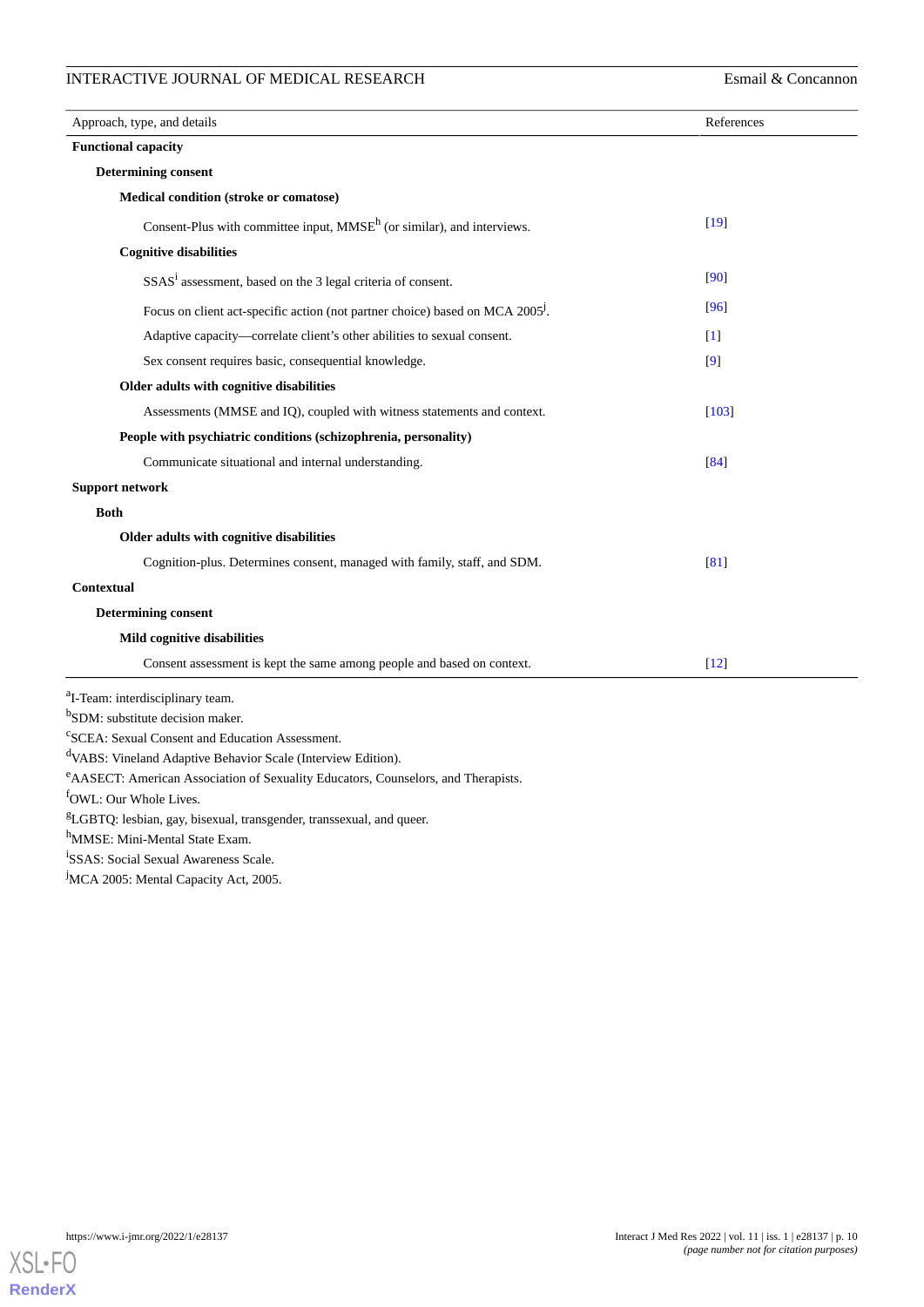<span id="page-10-0"></span>**Table 3.** Studies on sexual consent and education for people with cognitive disabilities.

| Study type   | Approach                             | Aim                                                                                                                                                                                                                                              | Key findings                                                                                                                                                                                                                                                                                                                                                    | References         |
|--------------|--------------------------------------|--------------------------------------------------------------------------------------------------------------------------------------------------------------------------------------------------------------------------------------------------|-----------------------------------------------------------------------------------------------------------------------------------------------------------------------------------------------------------------------------------------------------------------------------------------------------------------------------------------------------------------|--------------------|
| Qualitative  | Integrated                           | Interview facility staff and residents to<br>determine factors that increase risk of<br>SDMs <sup>a</sup> deciding all-or-none resolutions<br>of resident consent capacity to sexual<br>relationships instead of allowing partial<br>expression. | Wording of legislation, lack of resources<br>for SDMs and relational dynamics between<br>them and staff increase risks of all-or-none<br>decision outcomes. Recommends addressing<br>these factors in integrated approach to re-<br>duce risk.                                                                                                                  | [83]               |
| Qualitative  | Attitude and education               | Semistructured interview needs assess-<br>ment of directors of nursing to identify<br>challenges to sexual expression manage-<br>ment in LTC <sup>b</sup> setting.                                                                               | Directors of nursing requested sexual expres-<br>sion to be addressed in a top-down manner,<br>with national organizations' support in re-<br>sources and training.                                                                                                                                                                                             | [85]               |
| Qualitative  | Functional capacity                  | Interview facility staff and residents to<br>determine key components of sexual<br>consent.                                                                                                                                                      | Three key themes participants defined for<br>consent: communication—includes all in-<br>volved in sexual relationship either verbal<br>or nonverbal, situational understanding—in-<br>cludes ability for all involved to interpret<br>assent of partners, and internal understand-<br>ing-includes personal understanding of<br>desire for sexual relationship. | $\sqrt{84}$        |
| Qualitative  | Education and attitude               | Survey with vignettes to check residen-<br>tial staff ability to properly identify safe<br>or unsafe sexual behaviors and respond<br>accordingly.                                                                                                | Staff could generally identify the difference<br>between abusive and safe sexual behavior.<br>Increased age of staff correlated with less<br>accuracy in identifying safe or unsafe behav-<br>ior.                                                                                                                                                              | $\left[34\right]$  |
| Qualitative  | Functional capacity                  | Survey of APA <sup>c</sup> to determine important<br>criteria to determine key components of<br>sexual consent.                                                                                                                                  | Key themes defined for consent: basic sex-<br>ual knowledge, knowledge of the conse-<br>quences of sexual behavior, and aptitudes<br>related to self-protection.                                                                                                                                                                                                | [9]                |
| Quantitative | Education                            | Education intervention—Living Your<br>Life, twice weekly, 45 minutes per ses-<br>sion, 10-week total, to improve sexuali-<br>ty-related decision ability.                                                                                        | SCEA <sup>d</sup> scale showed improved scores after<br>education. Retention showed only slight<br>decay after 6-month follow-up.                                                                                                                                                                                                                               | [86]               |
| Quantitative | Education and functional<br>capacity | Functional approach cohort study com-<br>pared sexual consent ability of people<br>living with cognitive disabilities to pre-<br>sumed normal people.                                                                                            | Some people with cognitive disabilities<br>scored high on all measures, including the<br>Sex-Ken-ID <sup>e</sup> . Recommended ongoing edu-<br>cation instead of single inoculation model.                                                                                                                                                                      | [40]               |
| Quantitative | Functional capacity                  | Cross-sectional validity measure used<br>SCEA to compare neuropsychological<br>tests with IQ, adaptive behavioral age,<br>and sex education on consent ability.                                                                                  | Neuropsychological test battery, especially<br>those measuring executive measures, were<br>found to be more accurate in predicting<br>competency than IQ, adaptive behavior age,<br>and sex education.                                                                                                                                                          | $\lceil 45 \rceil$ |

a SDM: substitute decision maker.

<sup>b</sup>LTC: long-term care.

<sup>c</sup>APA: American Psychological Association.

d SCEA: Sexual Consent and Education Assessment.

eSex-Ken-ID: Sex Knowledge, Experience, and Needs Scale for People with Intellectual Disabilities.

## **Themes Affecting Approaches for Determining Sexual Consent Capacity**

Most reports (n=14) placed the 3 legal criteria of consent themes at the forefront of their approach to determine the sexual consent capacity of people living with cognitive disabilities. Other reports described adapted instruments, such as the Lichtenberg and Strzepek Instrument (n=4) or the Ames and Samowitz Instrument (n=4), which are approaches based on the 3 legal criteria of consent, however, with clinical considerations. The Lichtenberg and Strzepek Instrument mentions the use of an

[XSL](http://www.w3.org/Style/XSL)•FO **[RenderX](http://www.renderx.com/)**

interdisciplinary team for the second part of its assessment process, which incorporated a team of professionals (eg, psychologist, psychiatrist, nurses, recreational therapists, dietitians, and aide staff) to analyze the information obtained by a psychologist or psychiatrist's interview with the *patient* in the first part [[87\]](#page-20-8). The Lyden approach, with person-centered and integrated considerations, has important points for individualizing the assessment process, especially for communication during the interview process. The American Bar Association and American Psychological Association (ABA/APA) model has a handbook, which is based on the 3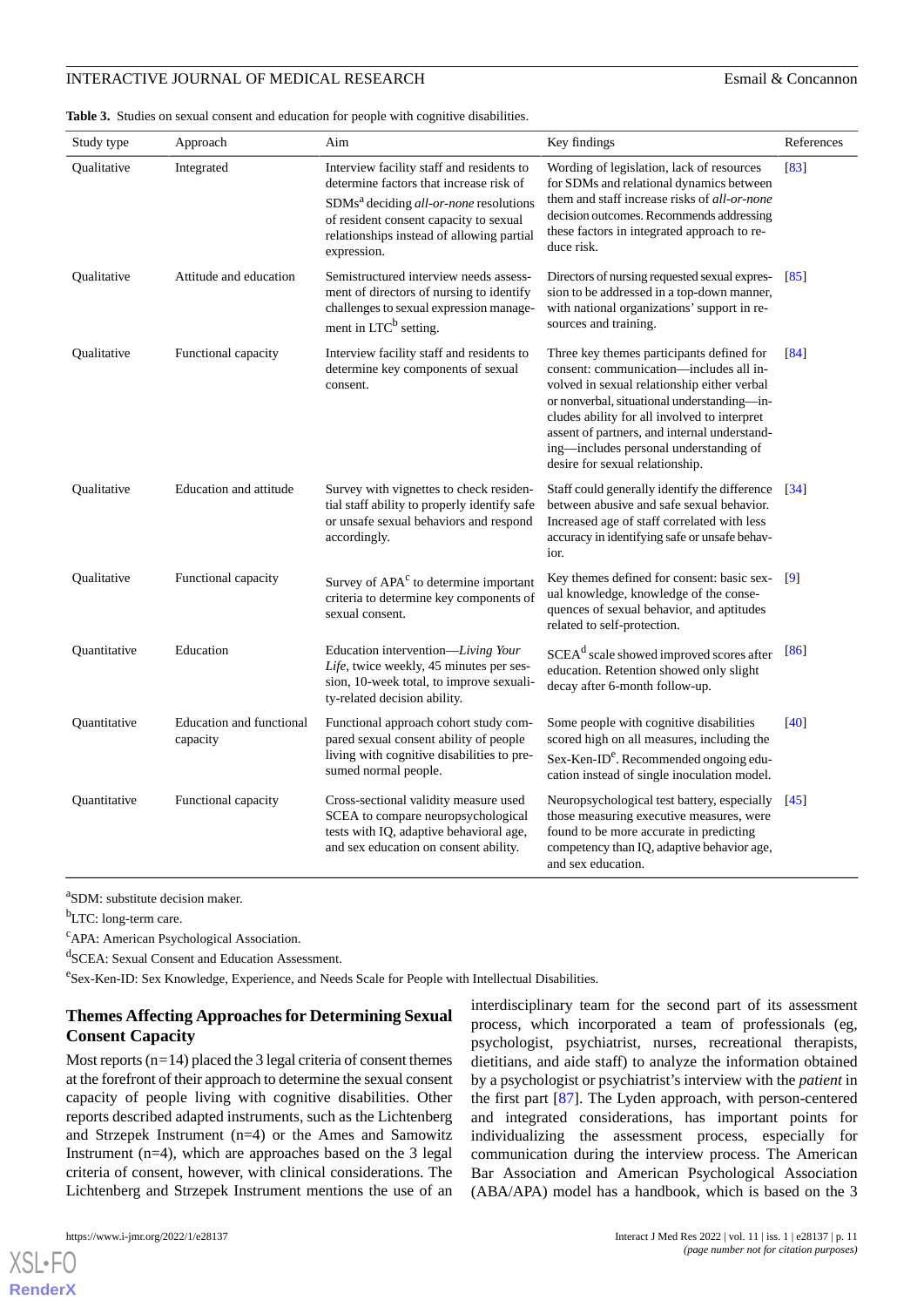legal criteria of consent, Lyden approach, and Lichtenberg and Strzepek Instrument. It includes comprehensive neuropsychological testing components for determining consent capacity; however, it only summarizes the team-based aspects of determination and care plans [\[88](#page-20-15)].

With the 3 legal criteria of consent being based in the United States, some international reports described the Mental Capacity Act of 2005 as their main approach (n=4). The Mental Capacity Act of 2005 uses rules reminiscent of the 3 legal criteria of consent and contains the prefix assumption that a person has the default capacity to consent unless proven otherwise. The Mental Capacity Act of 2005 also contains prefix rules to ensure that knowledge and resources are available for assisting a person to make a consensual decision. Some reports introduced white papers and guides for assisting adult sexual health in LTC facilities (n=2), the most recommended guide being from the Vancouver Coastal Health Authority 2009. This guide provides important reminders to nurses and homecare staff regarding the rights of people under their care, while also recommending support to healthy sexual behavior by providing the means to do so (eg, provision of private spaces to reduce public sexual activity) [\[98](#page-20-16)].

#### **Approaches for Determining Sexual Consent Ability**

#### *Functional Capacity*

Approaches endorsing the use of functional capacity have shifted away from diagnostic-based assessments (eg, IQ and mental age scores) of decision-making ability to alternative identifiers. There was an overall emphasis in the literature to rely less on mental assessment outcomes when determining the sexual decision-making capacity of people with cognitive disabilities [[17](#page-17-16)[,28](#page-18-4),[85](#page-20-6)[,91](#page-20-21),[102\]](#page-20-20). The problem with mental assessments is the risk of social or cultural factors, concluding that people with cognitive disabilities are incompetent in society, which results in such people being placed in the *cloak of competence* [[104\]](#page-20-25). Repeated assessment measures show mixed results for the same person, varying between having and not having a sexual consent capacity [\[3](#page-17-2)]. Thus, even if people with cognitive disabilities are able to demonstrate sexual consent capacity, social judgment may still suspect such people as being less than capable when compared with normative scores of intelligence and adaptive behavioral ability [\[91](#page-20-21)].

Despite the shortcomings of mental assessments, reports vouching for functional capacity approaches recommended to either expand the assessment's ability to check for adaptive behavioral domains [\[1](#page-17-0),[19\]](#page-17-18), featuring the use of neuropsychological assessments [\[88](#page-20-15)] or relegate such mental assessments to a supporting role [[103\]](#page-20-24). Although a mental state assessment such as the MMSE may provide a basic idea on how well a person with cognitive disabilities makes rational decisions, it was recommended to consider other domains of functional capacity such as literacy skills, self-care skills, independent care ability, and physical upkeep [[1\]](#page-17-0). A secondary diagnosis, including checks for both cognitive and functional ability, should be used when making a capacity judgment [\[103\]](#page-20-24). A report by Bogacki et al [[90\]](#page-20-22) introduced the Social Sexual Awareness Scale, a scale based on the 3 legal criteria of consent that checks a person's knowledge for contextual and safety

factors such as risk of disease, contraceptive use, age of partners, and the handling of unwanted advances [[90\]](#page-20-22). Another recommendation was to assess decision-making capacity on act-specific decisions (eg, being able to make a decision on a sexual relationship, retain that decision, and have a rudimentary understanding of the sexual act) instead of theoretical ability [[96\]](#page-20-23). One report suggested a holistic approach, complete with a progressive committee [[19\]](#page-17-18), supplemented with theories of Consensual-Minimalism and Consent-Plus by Wertheimer [\[105](#page-20-26)]. Consensual-Minimalism checks for the most straightforward sense of consent among those in a relationship, whereas Consent-Plus pertains to situations where consent is necessary in addition to other factors that are additionally required to make the sexual relationship permissible (eg, social, religious, and cultural factors) [[105\]](#page-20-26).

#### *Person-Centered Approach*

The person-centered approach is philosophically driven to promote ethical integrity when working with people to determine their consent capacity [[4\]](#page-17-3). Discussions with the people themselves will enable a better understanding of both their sexuality and cognitive disabilities, which are essential for determining their preferences [[15](#page-17-14)[,99](#page-20-17)]. The person-centered approach needs to be flexible to accommodate the specific needs of each individual, promote their dignity and autonomy, and uncover potential contexts that could identify risks associated with sexual expression [\[16](#page-17-15),[18\]](#page-17-17). In terms of philosophical components throughout the literature, the person-centered approach was recommended to include the following (people living with cognitive disabilities, who are to be provided such services, will be referred to as *clients* in this list):

- 1. Open communication—this factor begins with individualizing the communication process with clients, following key components of the Lichtenberg and Strzepek Instrument, Ames and Samowitz Instrument, Lyden approach, ABA/APA model, and Vancouver Coastal Health Authority themes [\[5,](#page-17-4)[6,](#page-17-5)[87,](#page-20-8)[98\]](#page-20-16). At the same time, given the personal biases and stigmas associated with sexuality, everyone including caregivers and staff should discuss such potential issues while planning to address them [\[23](#page-17-22)].
- 2. Committee approach—following open communication, this factor can *diffuse liability exposure and provide enhanced objectivity* [\[5\]](#page-17-4). If persistent evidence shows that a client's consent ability has become compromised, any decisions involving their rights to sexual intimacy must involve discussions with family, friends, caregivers, and staff in a *multidisciplinary team* setting [\[16](#page-17-15)]. Such a committee can incorporate various perspectives to enhance a client's autonomy, dignity, and rights to sexual expression in addition to determining areas and means for improving their potential shortcomings in the 3 legal criteria of consent themes [\[5](#page-17-4),[26\]](#page-18-2). Lay-witnesses are useful for determining other contextual information, such as the client's adaptive capacity, in addition to determining potential SDMs if allowed [[1](#page-17-0)[,89](#page-20-9)].
- 3. Capacity assumed—a client's sexual decision-making capacity needs to be assumed intact unless proven otherwise [[4](#page-17-3)[,83](#page-20-4)]. It is unethical and discriminatory to use assessments to prove that a client is incapable of demonstrating consent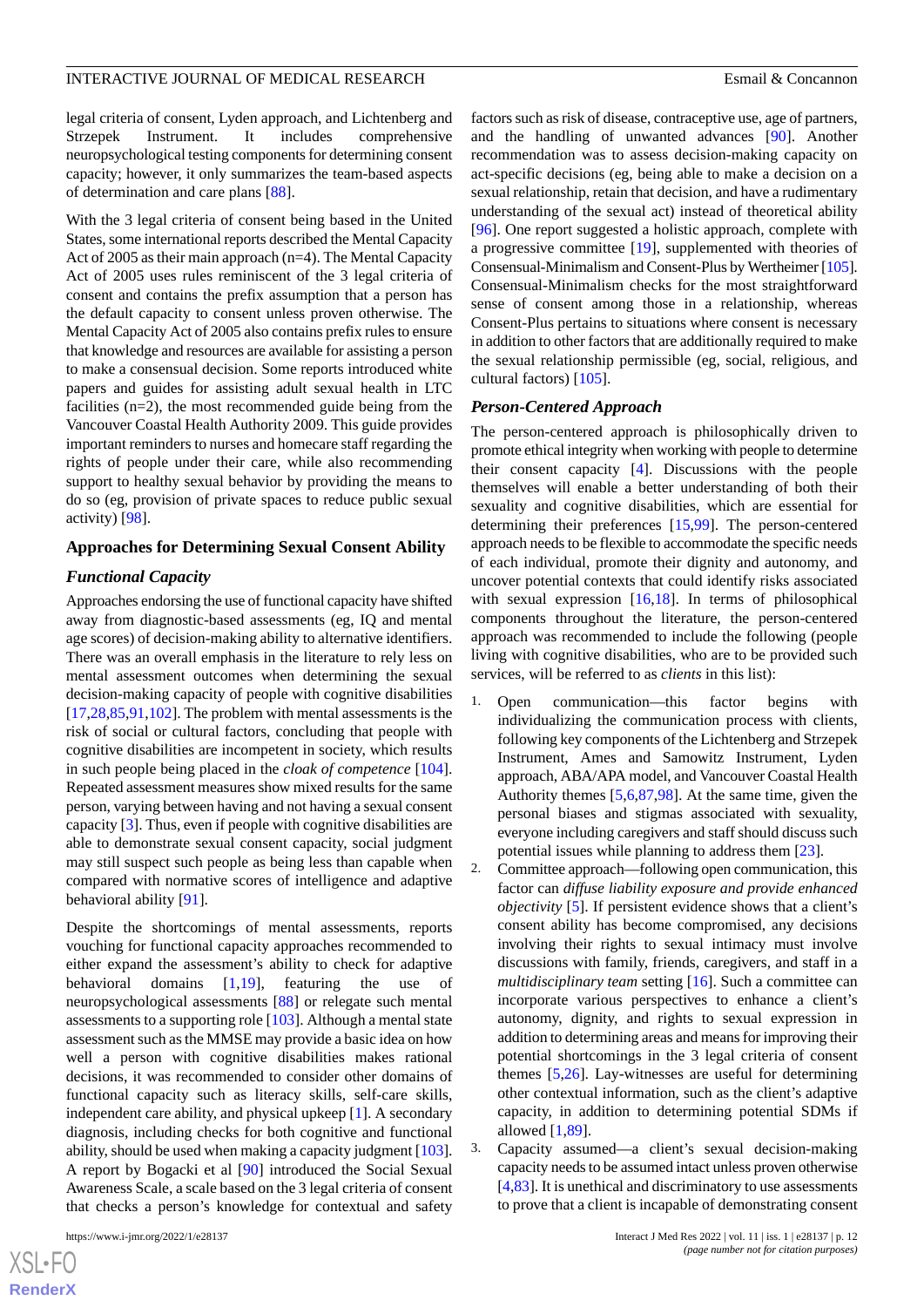capacity [[17\]](#page-17-16). A common-sense approach, with staff and peers observing the client's interactions, nonverbal language, and social cues should instead be considered when determining their sexual decision-making capacity [[4\]](#page-17-3).

- 4. Withhold Bias—people's attitudes, including those of staff members and caregivers, may inadvertently be against a client's sexual preferences and deny them their rights to sexual expression [\[91](#page-20-21)]. It was strongly recommended for both clients and staff to receive education programs to discern differences between normative and unhealthy sexual behaviors in addition to reframing their perceptions regarding client sexual preferences and rights [[3](#page-17-2)[,23](#page-17-22),[29](#page-18-5)[,34](#page-18-10),[88](#page-20-15)[,92](#page-20-14)].
- 5. Tracking—a client's sexual preference and decision-making ability is expected to change over time; thus, person-centered approaches should track a client's progress, reconfirming that they retain the capacity to both understand and refuse a sexual interaction when necessary [\[23](#page-17-22)]. The impact of educational programs for enhancing a client's sexual consent capacity should also be used and tracked over time [\[40](#page-18-16)]. Improving the client's access to materials for practicing safe sex, such as condoms and contraceptives, should be continuously implemented [[23\]](#page-17-22). Safeguards that limit forms of client sexual expression, such as restricting a relationship to kissing and touching only, requires continual monitoring by staff to ensure that such safeguards are not exceeded [\[5](#page-17-4)].

One report presented a system for nurses to use, which adheres to some of the previously mentioned philosophical components. The system comprises the 4 themes of the code, Professional Standards of Practice and Behavior for Nurses and Midwives [[106\]](#page-20-27). The 4 themes are prioritize people, practice effectively, preserve safety, and promote professionalism and trust [\[16](#page-17-15)]. It includes considerations such as withholding bias, open communication, and the committee approach. A report by Wilkins [\[107](#page-21-0)] suggested an emphasis among a substituted judgment, best interest standard, or a mix of the two. The substituted judgment standard emphasizes the use of advanced directives, whereas the best interest standard emphasizes the balance between risks and benefits, allowing some restricted forms of client sexual expression if the potential benefits are worth the risks.

## *Integrated Approach*

This is perhaps the most comprehensive approach in terms of providing a detailed care plan for determining sexual consent capacity in people with cognitive disabilities, while also discussing plans for enhancing consent capacity if necessary. The key features of the integrated approach include an interdisciplinary team discussion process, using aspects of a person-centered approach, complete with other holistic considerations. With the service user's permission, the interdisciplinary team can be comprised an array of practitioners including physicians, occupational therapists, psychologists, social workers, nurses, and legal guardians of the person involved in the discussion [[22](#page-17-21)]. The integrated approach is likely to encompass the following themes:

- The 3 legal criteria of consent—for legally defining the terms of consent  $[7,10,22]$  $[7,10,22]$  $[7,10,22]$  $[7,10,22]$  $[7,10,22]$ .
- 2. ABA/APA model—for blueprinting the overall assessment and care plan design process, endorsing person-centered considerations of the evaluated person's sexual values, which endorses the Lichtenberg and Strzepek instruments for both functional capacity and ethical considerations [[87](#page-20-8)[,88](#page-20-15)].
- 3. Lyden approach—for individualizing the communication and assessment process, encouraging person-centered aspects to the approach [[5](#page-17-4)[,22](#page-17-21),[88\]](#page-20-15).
- 4. Lichtenberg and Strzepek Instrument—assuming that the assessment aspect of the process is performed with an MMSE [[87](#page-20-8)[,88\]](#page-20-15); however, such assessments were designated as a supplementary role to determine where lacking areas of knowledge could be improved [\[48](#page-18-23)].

Friends and family of the evaluated person are encouraged to play a role in the discussion process [[22](#page-17-21)]. Team input determines the restrictions of sexual expression, if any and medications to be prescribed, if any, while also noting contextual factors of the relationship, such as potential risks of coercion or abuse [[22](#page-17-21)[,92](#page-20-14)]. Overall, the integrated approach focuses on holistic contextual factors throughout the assessment process, including factors such as the person's communication ability, access to privacy, informed consent ability, family involvement, religious beliefs, and social history [\[22](#page-17-21)[,88](#page-20-15)].

## *Contextual Approach*

The contextual approach was aimed at individuals with mild cognitive disabilities and has 2 components [[12](#page-17-11)]. First, whenever a judicial system assesses the consent ability of an individual living with a cognitive disability, the ruling must meet the same standard as anyone else. Second, it is recommended that consent ability be focused on the situational context rather than on intellectual attributes. For example, an individual with a cognitive disability may show consent capability in a healthy relationship but not when their partner uses coercion or threats.

The first component becomes especially important when consent definitions require an understanding of tests involving the nature, consequences, and moral dimensions of sexual acts [\[12](#page-17-11)]. It is important to keep assessments among individuals the same, whether they have intellectual disabilities, because this focuses on social innerworkings within an intimate relationship [[12\]](#page-17-11). This component also respects the capabilities of individuals with cognitive disabilities. The second component realizes that consent ability is affected by social constructs such as communication, social skills, and community support. A contextual approach reassures the balance of protection toward vulnerable persons while respecting their consensual rights to sexual relationships.

## **Approaches for Managing Sexual Consent Ability**

#### *Education*

There was a pattern in the reports explaining how education could improve the sexual decision-making ability of people living with cognitive disabilities. The pattern starts by mentioning the 3 legal criteria of consent components (knowledge, understanding, and voluntariness), followed by a



 $XS$ -FO **[RenderX](http://www.renderx.com/)**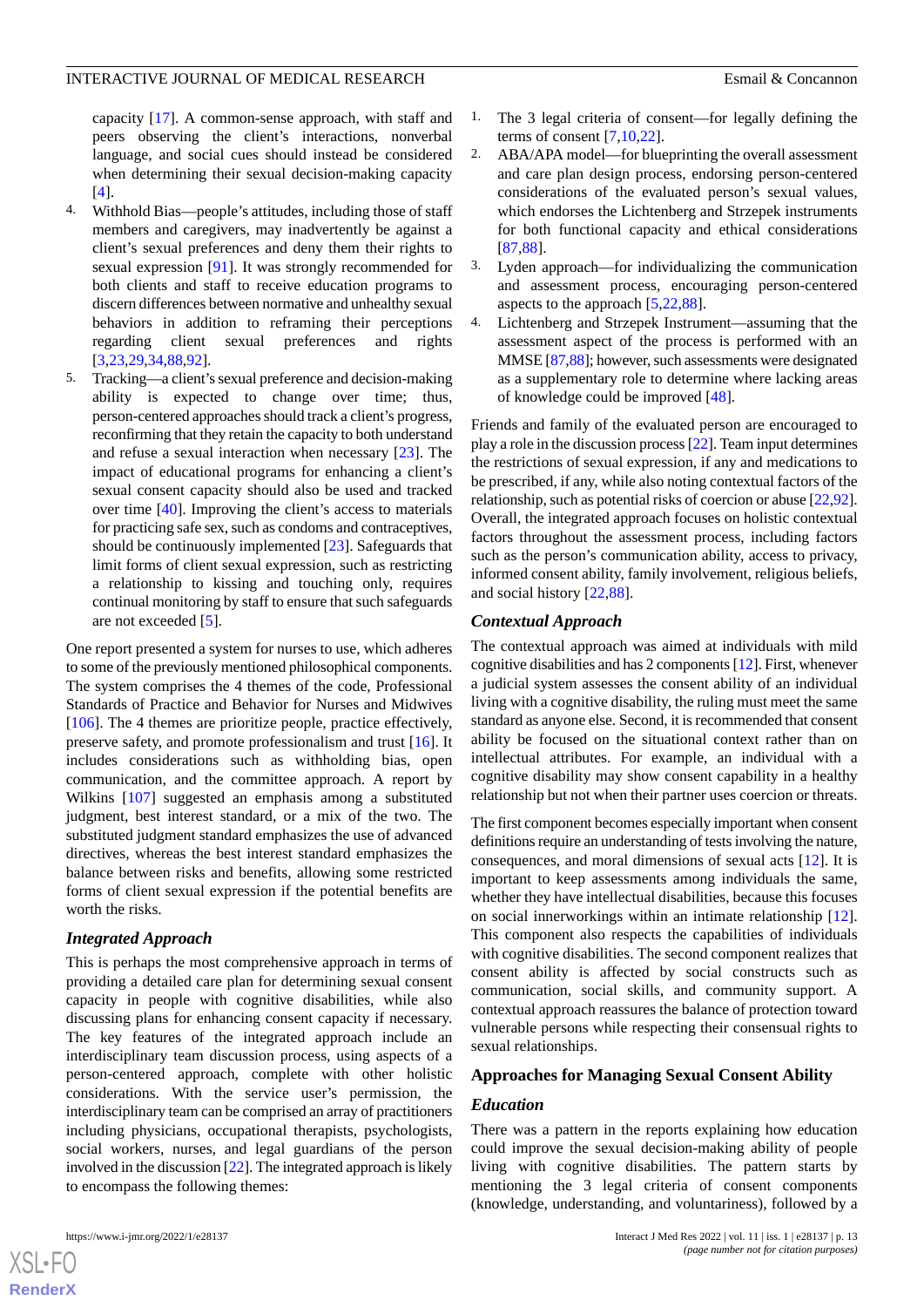defined set of basic skill checks to determine whether such people could address these components. Note that the 3 legal criteria of consent have a knowledge component, which defaults to being improved by sex education; however, its other components, such as understanding, may benefit from education as well [\[3](#page-17-2),[5](#page-17-4)[,40](#page-18-16),[86\]](#page-20-7). The basic skill checks included areas that expanded upon the three legal criteria of consent [[3,](#page-17-2)[5](#page-17-4),[11,](#page-17-10)[40](#page-18-16)]:

- 1. Knowledge of body parts and sexual relationships and acts.
- 2. Knowledge of consequences from sexual relationships.
- 3. Understanding of appropriate sexual behavior and context for it.
- 4. Understanding of the voluntary nature of a sexual relationship.
- 5. Ability to recognize abusive situations.
- 6. Ability to be assertive in such situations to reject unwanted advances.

The reports endorsing educational approaches described measures that check for these areas, such as the Sexual Consent and Education Assessment [[86\]](#page-20-7), Sex Knowledge, Experience and Needs Scale for People with Intellectual Disabilities [[40\]](#page-18-16), and Tool for the Assessment of Levels of Knowledge Sexuality and Consent [\[11](#page-17-10)]. For educational programs themselves, the recommendations were the *Living Your Life—The Sex Education and Personal Development Resource for Special Education Needs* [\[86](#page-20-7),[108](#page-21-1)] and comprehensible evidence-based programs with simple language [[3\]](#page-17-2). It is important for the aforementioned assessments to be used only for the identification of gaps in a person's knowledge of safe sexual acts, followed by providing educational programs to rectify such gaps if necessary [\[48](#page-18-23),[92\]](#page-20-14).

In addition to people with cognitive disabilities, it was encouraged for staff in LTC facilities to receive education to better identify the difference between healthy and unhealthy sexual behaviors and how to resolve such situations accordingly [[27](#page-18-3)[,34](#page-18-10)]. Both families and LTC staff were recommended to receive education to better understand the rights to intimacy, sexuality, and privacy for people with cognitive disabilities [[27\]](#page-18-3). It was suggested that staff use *LGBTQ toolkits*, which are manuals that describe ethical approaches when working with older female adults who have these sexual identities [[94\]](#page-20-11).

Criminal justice systems were encouraged to use education and training programs to increase the awareness of communication disorders, while also considering alternative communication platforms and multidisciplinary collaborations with relevant disciplines [[109\]](#page-21-2). Children and people with communication disabilities are at a disadvantage when disclosing their experiences of sexual abuse to a criminal justice system, often because the system's procedures may not be adapted to meet the needs of such people [[109-](#page-21-2)[111](#page-21-3)]. Sexual abuse cases showed improved outcomes when collaborative support was combined with communication awareness, such as for law enforcement and child protection services [\[111](#page-21-3)]. Improved access to sexual and gender-based violence education for vulnerable populations, such as refugees, was also recommended in addition to encouraging inclusion in community support programs [\[109](#page-21-2)].

 $XS$  • FC **[RenderX](http://www.renderx.com/)**

#### *Attitude*

There were 3 articles that argued for both disability and feminist rights movements to overcome negative attitudes within communities [\[17](#page-17-16),[18](#page-17-17)[,102](#page-20-20)]. Doyle [\[18](#page-17-17)] described how social construction theory for feminism relates to people with cognitive disabilities, defining it as culturally set norms, rights, and commitments that detail expectations on how people of differing statuses relate to one another [[112\]](#page-21-4). Doyle [\[18](#page-17-17)] also explained that script theory is a form of construction theory that influences a person's sexual behaviors by external and internal factors, defined as society's *mutually shared conventions and norms* and personal motivations, respectively [\[18](#page-17-17),[113\]](#page-21-5). Script theory explains how the sexuality of a person with cognitive disabilities is potentially influenced by critical factors beyond just sex drive and instinct: it has learned behavior characteristics, influenced by social contexts, affecting how people express themselves [[18\]](#page-17-17).

Negative cultural attitudes, such as rape culture, should be countered by plans using lifelong sexuality education and policy change with *intermovement collaboration*, addressing the aforementioned internal and external factors [\[17](#page-17-16)]. A person with a cognitive disability could be incapable of demonstrating or understanding consent capacity, due to a lack of knowledge or having misaligned sexual scripts [\[18](#page-17-17)]; however, educational interventions may allow that person to reach capacity [\[5](#page-17-4)]. Note that a strict education approach emphasizes sexuality instruction to fill missing gaps in knowledge and understanding of consent criteria, although the attitude approach is often based on social construction theory, suggesting the use of education to reframe a person's sexual scripts.

The attitude approach also discussed how a person with cognitive disabilities and their external factors such as government, legal systems, administration, practitioners, staff of LTC facilities, and family could be influenced. A study by Syme et al  $[85]$  $[85]$  determined that a proactive approach to policy development in LTCs was recommended, in addition to addressing negative staff and family attitudes. Addressing the lack of awareness of sexual expression in people with cognitive disabilities, making necessary environmental changes to ensure privacy, identifying staff or family attitudes, and tracking the person's sexuality with recurrent assessments were the top areas to address in LTC facilities [[85\]](#page-20-6). The study by Syme et al [\[85](#page-20-6)] found that all nursing directors (n*=*20) endorsed the use of sexuality education, with *many* endorsing attitude discussions with staff and family about aging sexuality, changing negative attitudes, increasing people's awareness of their own attitudes, and emphasizing sexual health. A report by Victor [\[23](#page-17-22)] mentioned the use of staff attitudes about intimacy and dementia survey proposed by Kuhn [[114\]](#page-21-6) to measure staff or caregiver attitudes on this topic. A collaborative reform process was recommended to change legal terms (eg, mentally impaired to vulnerable or protected persons) when reframing government views that hold people to a disproportionately higher standard [[92\]](#page-20-14). For committee approaches, members were tasked with reducing the risk of personal bias within the leading assessor, by providing a *balanced exchange of ideas in a competent and thorough manner*, throughout the consent capacity determination process [[5](#page-17-4)].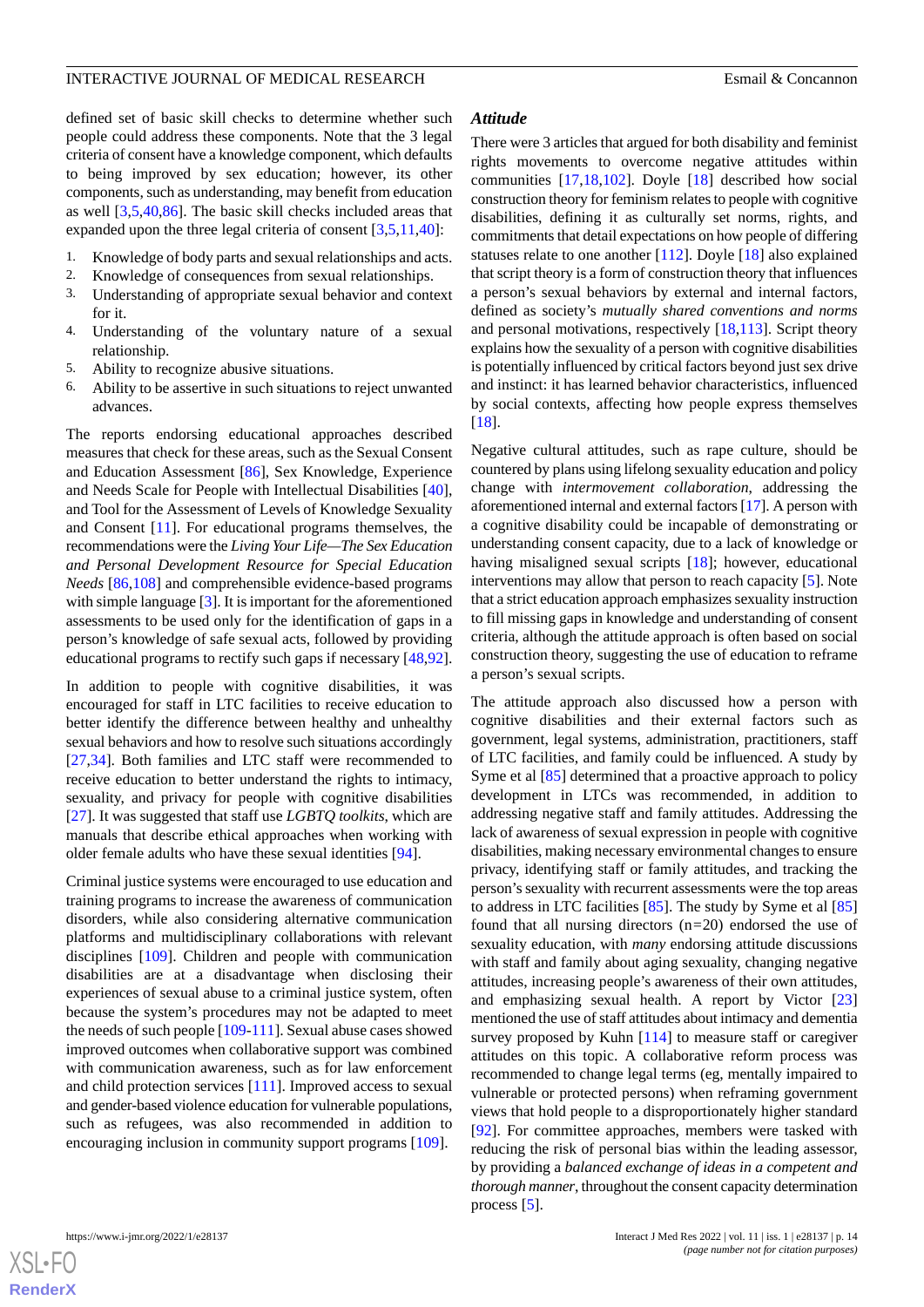#### *Advanced Directives*

Advanced directives are contingency plans that allow people to consent to specific sexual acts ahead of time or grant decision-making power to an SDM for an applicable future context [\[115](#page-21-7)]. The plan involves the person, who is legally capable of providing sexual consent at the time, the past self, to set up a contingency for an impending period when their sexual decision-making ability may become compromised, the future self. This compromised ability to provide sexual consent may occur owing to impending conditions from events such as dementia, stroke, or brain surgery. There are two types of advanced directives [\[115](#page-21-7)]: instructional directives and proxy directives. The instructional directives can be either permissive, allowing permissions to take place when they legally could not or restrictive, halting actions from happening when situations would normally favor them [[115\]](#page-21-7). The proxy directive features the use of SDMs, either as a surrogate decision maker or the power of attorney [\[115](#page-21-7)].

A person's ability to consent to sex can change over time, varying across situations in terms of capacity and sexual preference [[3](#page-17-2)[,5](#page-17-4),[11\]](#page-17-10). Unless legal exceptions have been established, it is illegal for consent to be given by someone else [[7\]](#page-17-6). Advanced directives are noted for upholding a person's core values and religious beliefs when resolving decisions involving sexual relationships, perhaps preserving the sexual preferences of a person living with a cognitive disability [[77\]](#page-19-24); however, the drawback is that the person is *locked into certain conditions that may not coincide with the desires of the future self* [\[28](#page-18-4)]. The use of advanced directives in this manner is referred to as the substituted judgment standard [\[28\]](#page-18-4). One report presented the *Prior Consent Thesis*, a philosophy-driven argument that states that a competent person can give valid prior consent to a competent partner, in which consent could remain even after mental capacity in one person becomes compromised [[100\]](#page-20-18). Sexual advance directives are not promises that could lead to the promiser being locked in servitude. The advance directive is not about owing a commitment; a person's advance directive merely states that such an encounter be allowed if they token consent [[100](#page-20-18)].

#### *Support Network*

Using the cognition-plus test, this approach contains three steps  $[81]$  $[81]$ : (1) check if the individual is capable of communicating a desire for an intimate relationship, (2) check if the individual is aware of the nature and consequences of sexual decisions, and (3) determine the adequacy of an individual's decision-making support network.

If step 1 is unfulfilled, the test ends. Individuals who cannot determine an intimate relationship cannot qualify as sexual agents. If steps 1-2 are fulfilled, the individual is deemed to have consent capacity without the need for assistance. Step 3 becomes active only if step 2 is unfulfilled. The determination of an individual's support network is contextual-based, guided by the fiduciary law [[81\]](#page-20-2). The legal system would need to check if the support network is free from conflict of interest, while showing an understanding of the individual's sexual preferences, with contingencies to protect the individual against consequences of sexual encounters, such as pregnancy or

sexually transmitted disease [\[81](#page-20-2)]. The support network is expected to be different among individuals but may comprise the individual's friends, family, institutional staff, and SDMs. SDMs are not recommended to act alone in a support network [[81\]](#page-20-2). It is possible that people in the support network may have disagreements on the individual's preferences, in which case these disagreements will need to be resolved in a civil manner before this approach is implemented [\[81](#page-20-2)]. The legal system should not intervene whenever a civil dispute occurs: its focus should only be on checking the support network's adequacy [[81\]](#page-20-2). It is important to note that support networks should not exist to make decisions for people with cognitive disabilities but only to assist them in achieving their decisions [\[81](#page-20-2)].

## *Discussion*

#### **Principal Findings**

This review focused on the approaches used to determine and manage sexual consent abilities in people with cognitive disabilities, noting the recurring themes influencing how these approaches were implemented. The literature assumes that such people are capable of having the capacity to desire and consent to healthy intimate relationships; however, some situations may ignore or suppress these capabilities [\[5](#page-17-4)]. The movement of medicalized models to be enhanced by social support was also emphasized.

#### **Key Points When Determining Sexual Consent Ability**

Review of the literature has established that determining consensual abilities requires a holistic approach, with individuals being considered in terms of their adaptive abilities, capacities, and human rights. An abridged description of such a holistic approach includes identification of the person's sexual identity, beliefs and values, opinions from friends and family, medical records and clinical interviews (person-centered), neuropsychological testing, and functional capacity measures involving adaptive capability skill checks, followed preferably by an interdisciplinary discussion and action plan [\[88](#page-20-15)]. Although the 3 legal criteria of consent may appear as the starting point for defining a person's consent capacity, sexual identity, beliefs, values, culture, and life history should be examined first to guide the consent-determining process [\[10](#page-17-9)]. This promotes the person-centered approach, especially if the assessed individual is of the LGBTQ community. The use of a committee during person-centered and integrated approaches must maintain a morality balance within the main reviewer; otherwise, the consent determination process can be skewed either in favor of or against the assessed individual [\[91](#page-20-21)]. Continual monitoring of an individual's sexual preferences allows caregivers or service providers to offer empathetic maintenance over time, which becomes especially useful during cases of *fading identity*, owing to conditions such as dementia [\[23](#page-17-22)]. Educational programs focused specifically on these identified preferences can be provided to improve empathetic maintenance for such service providers.

The functional capacity report by Harris [\[1](#page-17-0)] provided examples of evidence for sexual consent ability in people with cognitive disabilities, including those demonstrating skills such as exercising *good judgment* and being able to identity their name

 $XS$ -FO **[RenderX](http://www.renderx.com/)**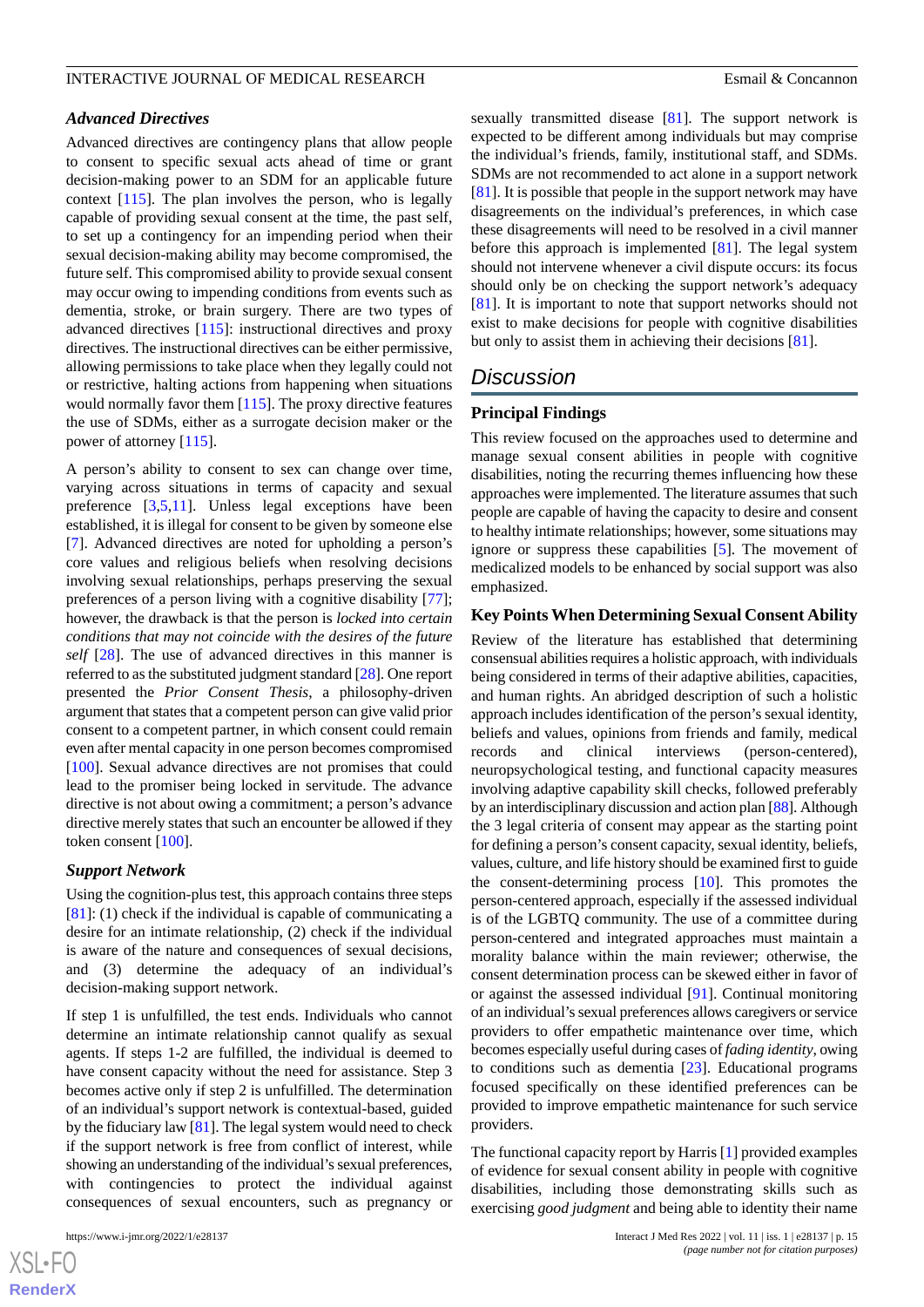and address correctly. However, the report by Harris [[1\]](#page-17-0) also admits that appraising these examples can be an *abstract exercise*, with some forms of evidence carrying a higher amount of probative weight than others, such as previous experience with sex education over IQ scores. A report by Thomas [\[84](#page-20-5)] provided elements of consent capacity definitions (communication, situational, and internal understanding), which

were recommended to be presented to other residential mental health experts to create and improve the acceptable definition of consent ability. The most important consideration when using the functional capacity approach is to enforce that people with cognitive disabilities are not regulated differently than people without cognitive disabilities. If they should be denied legal right to sexual consent, the conclusion should only be drawn if the functional capacity appraisal process is performed on a truly equal basis for all [\[66](#page-19-13)].

Critical requirements of consent culture, which states that "people can have sex only when everyone agrees it is OK" [[17\]](#page-17-16), is met with scenarios where a person in a married relationship wants to have sex with their partner who has severe dementia, incapable of showing either signs of assent or refusal. Although it is important for all parties in the relationship to show the ability to refuse a sexual encounter at any point, which many people with cognitive disabilities will be incapable of doing [[23\]](#page-17-22), one proposed idea is to affiliate consensual sex with a continuation aspect, assuming consent from a previous loving relationship will remain even after someone loses the ability to consent afterward [[100\]](#page-20-18). This continuation aspect of a sexual relationship with someone living with a cognitive disability is the *Prior Consent Thesis*, which deems current sexual relationships permissible, providing both people in the relationship gave consent to sex with each other before.

## **Key Points When Managing and Enhancing Sexual Consent Ability**

The key aspects to consider when managing and enhancing consensual ability in people with cognitive disabilities starts with attitude change. Some of the recurring attitudinal barriers identified in the literature include internal factors, such as those inflicting the individuals themselves as explained by script theory and external factors, peripheral to the individual affecting their consent ability and rights, examples being care providers, legal systems, family, friends, and supportive decision makers [[18\]](#page-17-17). The attitude approach gives the impression of being the most important approach because of its ability to reframe either the internal or external factors' view of sexual expression for people with cognitive disabilities.

For internal factors, script theory explained that people with cognitive disabilities may show unhealthy sexual behaviors because of unlearned scripts [[18\]](#page-17-17), which can be supplemented by education to fortify the knowledge and understanding prongs in the 3 legal criteria of consent theme. Script theory also explains that people may have intact sexual knowledge; however, *vital elements* pertaining to healthy attitudes can be misaligned, which may result in unhealthy behaviors directed at oneself or other people [\[18](#page-17-17)]. It has been reported that sexual knowledge alone does not always transfer to safer sexual behaviors [[116\]](#page-21-8); thus, the importance of lived experiences on

consensual ability emphasizes the importance of understanding the contextual reason why people with cognitive disabilities may consent to sex  $[18]$ . It is important to note that script theory does not explain inherent sexuality within individuals. Sometimes, unhealthy sexual behaviors stem from physical conditions, such as those from affected neurobiological areas in the brain within a person living with dementia [\[93](#page-20-10)].

External factors influencing sexual expression in people with cognitive disabilities include both formal and local situations. A report by Arstein-Kerslake and Flynn [\[102](#page-20-20)] provided details of a grassroots voice movement, using feminist disability theory to encourage a formal legal system to adopt vital changes to its interpretation of sexual rights for people with cognitive disabilities, further describing the drafting of its convention by a disabled people's organization to reform the rights of such people. Perhaps these details may be enough to convince a similar rights movement to attempt their own reform process; however, the unique details pertaining to each convention's attitudinal barriers will need to be reported in future literature for conventions to strategize and gain a greater level of confidence in attitude change. The more details a system can obtain for establishing attitude change, the louder a new convention can have a voice.

To check and address internal and external factors in the local situation, attitude checks using tools such as the staff attitudes about intimacy and dementia survey were recommended to give a general idea about potential staff, family, and caregiver biases toward sexual preferences in people with cognitive disabilities [[23,](#page-17-22)[93,](#page-20-10)[114\]](#page-21-6). Publicly available guides, such as the Vancouver Coastal Health Authority Guide (2009), provide recommendations about components of staff education, SDMs, and family decision-making, including what to do in case decisions fall upon family members who do not support the client's sexual activity. For situations with decision makers who do not agree with their clients' sexual preferences, example guidelines include reiterating the legal obligations of such decision makers while reassuring them that they do not have to change their personal values—they only need to respect the legal rights of the client, especially after they have been given sex education [\[98](#page-20-16)].

The attitude approach is arguably the most important approach to consider, because all efforts to realize a person's sexual consent ability can be lost, should the final decision fall onto someone who does not agree with the sexual preference in the first place. The comprehensive aspects of the integrated approach are not immune to this. The Hillman report [\[22](#page-17-21)] described an in-depth integrated approach that was used to assist with the sexual consent ability of a resident in a nursing home; however, the final outcome resulted in the family relocating the resident from there because of a difference in perceptions regarding sexual relationships. Using education to reframe staff and family attitudes is key because to quote one director of nursing from the study by Syme et al [[85\]](#page-20-6), "If the families don't buy it, it's gonna fail miserably." The Boni-Saenz [\[81](#page-20-2)] report mentioned that support networks may fail because cognition-plus does not force its members to agree with their sexual preferences [[81\]](#page-20-2). This suggests that both education and attitude approaches may ensure that consent plans are fulfilled properly. It was

 $XS$ -FO **[RenderX](http://www.renderx.com/)**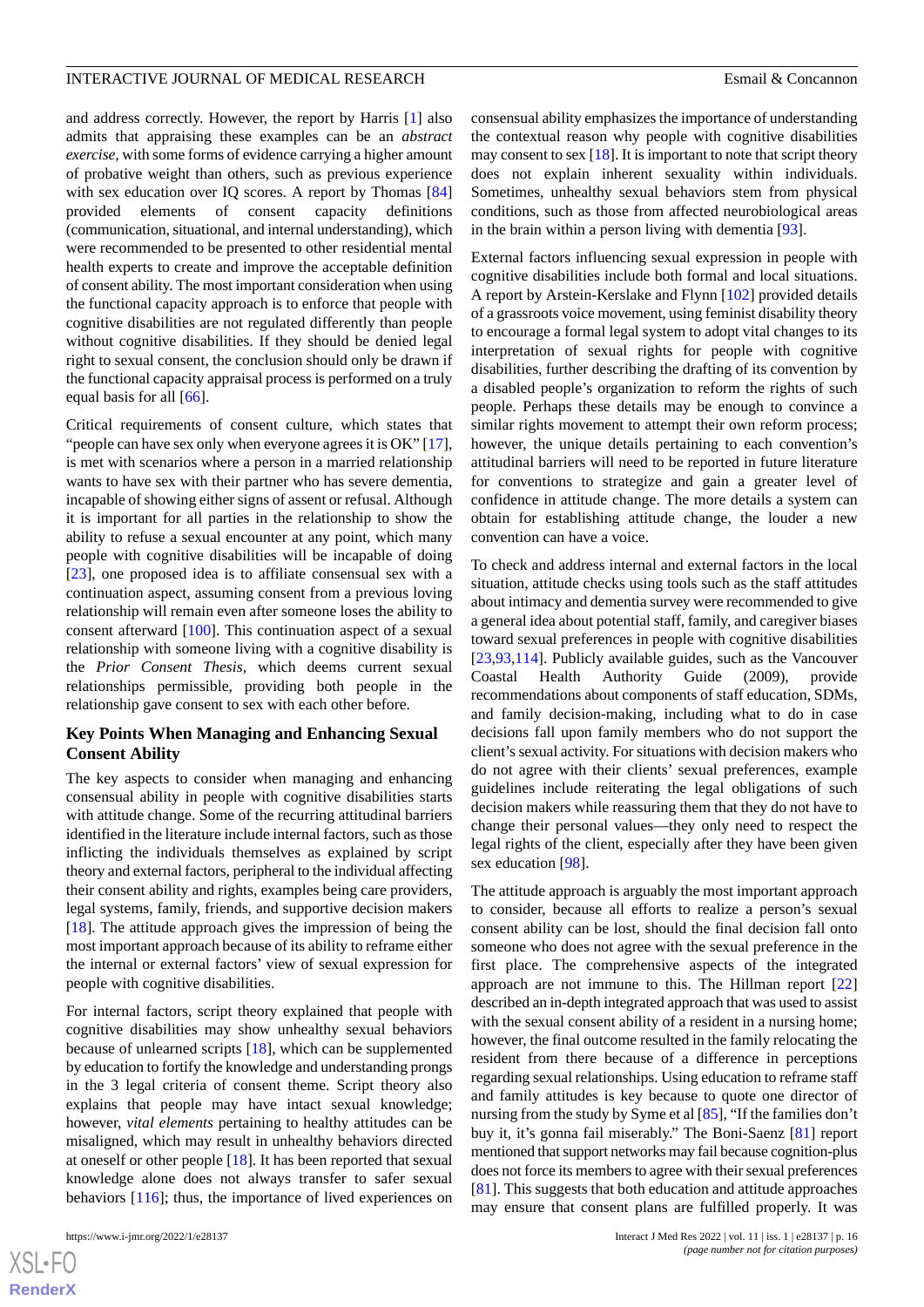recommended for newer doctrines to reframe attitudes and counter stereotyping beliefs within those who serve people with cognitive disabilities, using laws to *exert positive expressive pressure on social norms* [\[81](#page-20-2)].

Advanced directives have evolved to a point where they may play a role in sexual decision-making. They are best established within third-party systems, especially those equipped to monitor their use, such as those in LTC settings [\[115](#page-21-7)]. Advanced directives may improve the decisional accuracy of institutional staff and loved ones who may act on behalf of the person living with a cognitive disability [\[117](#page-21-9)] or act as an *essential element* in a legal case against sexual assault [[115\]](#page-21-7). The literature has revealed that the use of SDMs has been controversial. Although an SDM may appear qualified to make a decision on behalf of a person for a future sexual situation, it is possible the SDM may develop a conflict of interest, failing to act with loyalty in their proxy decision-making, resulting in potential *congruence problems* [[118\]](#page-21-10). Having an advanced directive coupled with LTC facility monitoring or other such third-party settings reduces the risk of objective harm [\[115](#page-21-7)]. Further controversy stems from the disagreements among systems adopting the use of SDMs and the UNCRPD. The UNCRPD is against the use of SDMs, owing to the motion by Article 12 to establish equal rights for those living with cognitive disabilities [[31,](#page-18-7)[32](#page-18-8)]. The UNCRPD states that a lack of consensual capacity should not restrict a person's ability to make a decision, insisting that said person's *will and preferences* must be acknowledged [\[31](#page-18-7),[32\]](#page-18-8). Several experts have accused this interpretation as unrealistic [[32](#page-18-8)[,119](#page-21-11)-[121\]](#page-21-12). Forgoing the use of SDMs would reduce civil commitment and potentially increase the risk of harm for individuals living with severe cognitive or psychotic disorders [[32\]](#page-18-8).

There are philosophical arguments that may prefer either the individual's past or future self to take precedence over the final decision of the advanced directive. It is important for evidence of both the past and future self to show some form of communication to consent, be it verbal or nonverbal. If the past self had a contingency to consent to a sexual relationship and the future self showed a token of interest, such as overtly wanting to hold hands with someone they like, this may show an overlap in interests between the past and future selves. The noticeable overlap in consensual interests between past and future selves is known as the Consensus of Consents [[115\]](#page-21-7), which is the key to deciding whether such an advance directive is legally enforceable. Unfortunately, a person with a cognitive disability may show behavior that is less obvious in showing contemporaneous consent. It could be that some people living with dementia will have conditions so dire that they cannot communicate any form of consent at all. In these cases, the ability to express some form of definitive volition is required, either in the form of a verbal *yes* or some behavioral initiation of sexual expression [\[122](#page-21-13)]. With this volitional requirement, the voluntariness prong of the 3 legal criteria of consent

demonstrates that sexual advance directives have both legal and medical domains, thus requiring dedicated supporters to have knowledge about consent capacity, mental conditions, and the very people living with cognitive disabilities themselves.

#### **Limitations**

This review used a systematic method to identify approaches for determining and managing sexual consent capacity in people with cognitive disabilities. There was an emphasis on recognizing the patterns of themes, each influencing how consent-determining and enhancement programs were implemented. Although the literature on the subject may have a diverse array of ideas, acknowledging the views and rights of those who desire intimate relationships, this review emphasizes a convergent style to bring these ideas together. With this review's emphasis on pattern recognition for noting recurring themes, there is a strong possibility that emergent ideas may have been downplayed or missed entirely. This review did not include ideas from conference papers, public opinions, or non–peer-reviewed articles. This may have shifted this review's focus to a stronger understanding of already-established sexual consent themes; however, it could be that newer ideas may change these already-existing themes. Future research may provide emergent ideas with a greater consideration of the subject. In addition, although this review featured reports from both clinical and legal sources, this review predominantly used a clinical search protocol to locate the literature. The search process was not dedicated to the legal databases. Future research on this topic should be performed with a legal background, incorporating the necessary legal databases and journals.

#### **Conclusions**

The desire to have an intimate relationship is one of the core elements of sexuality, which is part of what it is to be human. Healthy sexual relationships are driven by consent, which is commonly defined by people's capability to demonstrate sexual knowledge, intelligence, and voluntariness. However, if a person with a cognitive disability has a compromised consent ability, the involved legal, clinical, or ethical systems must determine the balance between permitting and restricting sexual activity to reduce the risk of unhealthy or harmful sexual behavior. It is important for the attitudes of those involved in this process to be balanced; otherwise, the sexual rights of such assessed people could be moved either in favor or against them. The means for determining the sexual consent ability of people with cognitive disabilities include functional capacity and person-centered and integrated approaches. Management of consent ability includes education, attitude, and advanced directive approaches. These approaches seek the ideal outcome where person-centered considerations of those living with cognitive disabilities are understood and they themselves are involved in the process of personalizing the approaches used to facilitate healthy intimate relationships.

#### **Acknowledgments**

The authors wish to acknowledge the contributions of the librarian in residence from the Rehabilitation Research Center, Faculty of Rehabilitation Medicine, University of Alberta, who lent their support for the search protocol used in this systematic review.

 $XS$  $\cdot$ FC **[RenderX](http://www.renderx.com/)**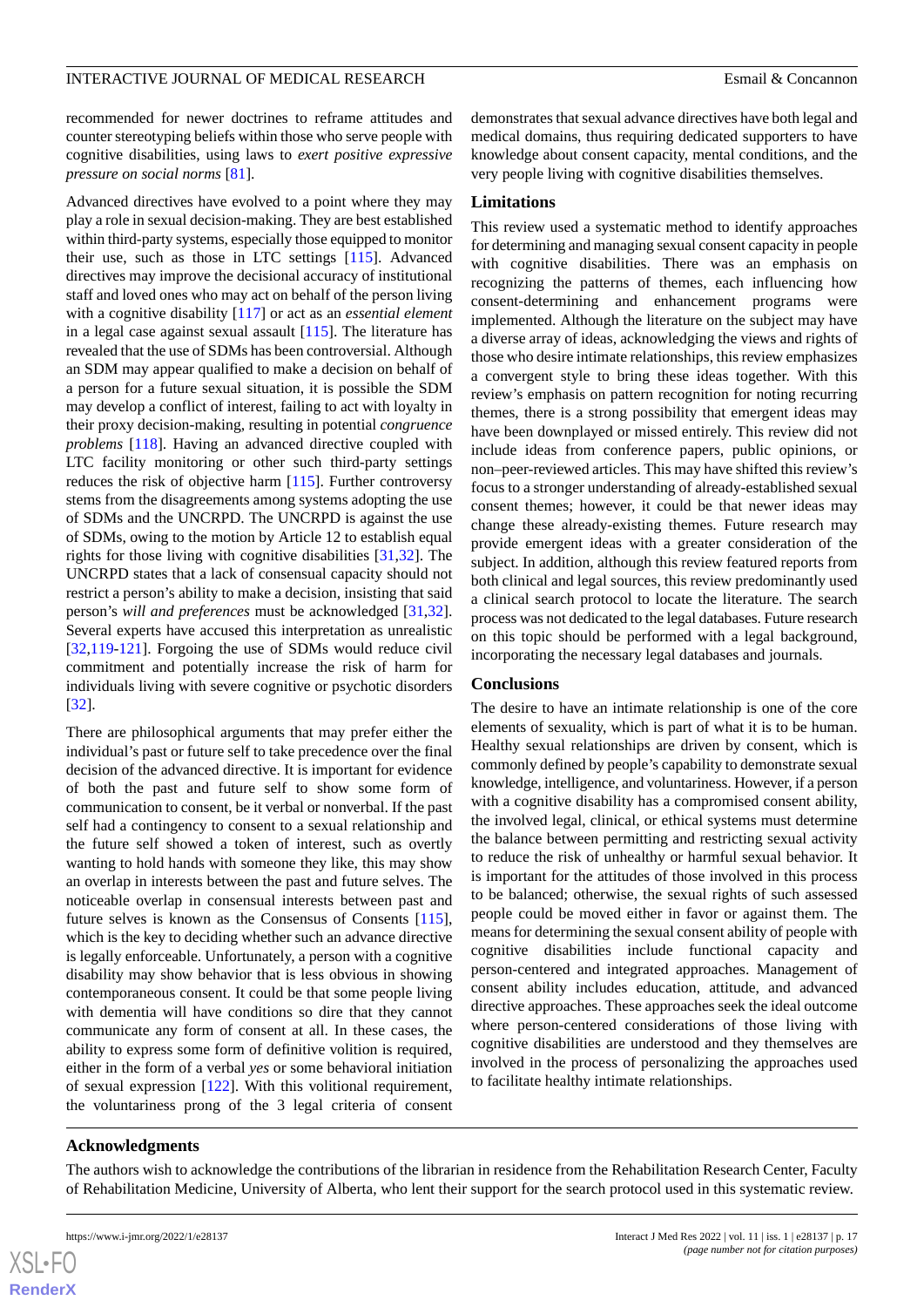## **Authors' Contributions**

BJC and SE coconceptualized this review. SE contributed to the design of the sexual consent research question and search parameters. BJC led the manuscript writing process. SE contributed to the writing process and the revisions. All the authors approved the final version of the manuscript.

## **Conflicts of Interest**

<span id="page-17-23"></span>None declared.

## **Multimedia Appendix 1**

Search strategy. [[PDF File \(Adobe PDF File\), 470 KB](https://jmir.org/api/download?alt_name=ijmr_v11i1e28137_app1.pdf&filename=c07d383434e78d54eba94e5b01805444.pdf)-[Multimedia Appendix 1\]](https://jmir.org/api/download?alt_name=ijmr_v11i1e28137_app1.pdf&filename=c07d383434e78d54eba94e5b01805444.pdf)

## <span id="page-17-1"></span><span id="page-17-0"></span>**References**

- 1. Harris J. Sexual consent and disability. New York Uni Law Rev 2018;93(3):480-557 [[FREE Full text\]](https://www.scopus.com/inward/record.uri?eid=2-s2.0-85052579858&partnerID=40&md5=389d8c211fd4963a45a040aa8bd877eb)
- <span id="page-17-2"></span>2. Schalock RL, Borthwick-Duffy SA, Bradley VJ, Buntinx WH, Coulter DL, Craig EM, et al. Intellectual Disability: Definition, Classification, and Systems of Supports. Eleventh Edition. Washington, DC: American Association on Intellectual and Developmental Disabilities; 2010.
- <span id="page-17-3"></span>3. Stein S, Tepper M. Sexuality. In: Health Care for People with Intellectual and Developmental Disabilities across the Lifespan. Cham: Springer; 2016:1365-1381.
- <span id="page-17-5"></span><span id="page-17-4"></span>4. Tarzia L, Fetherstonhaugh D, Bauer M. Dementia, sexuality and consent in residential aged care facilities. J Med Ethics 2012 Oct;38(10):609-613 [[FREE Full text](https://jme.bmj.com/content/38/10/609)] [doi: [10.1136/medethics-2011-100453\]](http://dx.doi.org/10.1136/medethics-2011-100453) [Medline: [22736582\]](http://www.ncbi.nlm.nih.gov/entrez/query.fcgi?cmd=Retrieve&db=PubMed&list_uids=22736582&dopt=Abstract)
- <span id="page-17-6"></span>5. Lyden M. Assessment of sexual consent capacity. Sex Disabil 2007 Feb 20;25(1):3-20. [doi: [10.1007/s11195-006-9028-2](http://dx.doi.org/10.1007/s11195-006-9028-2)]
- <span id="page-17-7"></span>6. Ames TR, Samowitz P. Inclusionary standard for determining sexual consent for individuals with developmental disabilities. Mental Retard 1995;33(4):264 [[FREE Full text\]](https://www.proquest.com/docview/1293691834?pq-origsite=gscholar&fromopenview=true&imgSeq=1)
- <span id="page-17-8"></span>7. Stavis PF. Harmonizing the right to sexual expression and the right to protection from harm for persons with mental disability. Sex Disabil 1991;9(2):131-141. [doi: [10.1007/bf01101738](http://dx.doi.org/10.1007/bf01101738)]
- <span id="page-17-9"></span>8. Kaeser F. Can people with severe mental retardation consent to mutual sex? Sex Disabil 1992;10(1):33-42 [[FREE Full](https://link.springer.com/article/10.1007/BF01102246) [text](https://link.springer.com/article/10.1007/BF01102246)] [doi: [10.1007/bf01102246](http://dx.doi.org/10.1007/bf01102246)]
- <span id="page-17-10"></span>9. Hill Kennedy C, Niederbuhl J. Establishing criteria for sexual consent capacity. Am J Mental Retard 2001;106(6):503. [doi: [10.1352/0895-8017\(2001\)106<0503:ecfscc>2.0.co;2](http://dx.doi.org/10.1352/0895-8017(2001)106<0503:ecfscc>2.0.co;2)]
- <span id="page-17-11"></span>10. Abellard J, Rodgers C, Bales A. Balancing sexual expression and risk of harm in elderly persons with dementia. J Am Acad Psychiatry Law 2017;45:485-492 [\[FREE Full text](https://web.archive.org/web/20180508093236id_/http://jaapl.org:80/content/jaapl/45/4/485.full.pdf)]
- <span id="page-17-12"></span>11. Stein S, Dillenburger K. Ethics in sexual behavior assessment and support for people with intellectual disability. Int J Disab Hum Dev 2016;16(1):11-17. [doi: [10.1515/ijdhd-2016-0023](http://dx.doi.org/10.1515/ijdhd-2016-0023)]
- <span id="page-17-13"></span>12. Denno DW. Sexuality, rape, and mental retardation. University of Illinois Law Review. 1997. URL: [https://heinonline.org/](https://heinonline.org/HOL/P?h=hein.journals/unilllr1997&i=327) [HOL/P?h=hein.journals/unilllr1997&i=327](https://heinonline.org/HOL/P?h=hein.journals/unilllr1997&i=327) [accessed 2022-01-25]
- <span id="page-17-14"></span>13. Criminal code: C C-46. CanLII. 1985. URL:<https://www.canlii.org/en/ca/laws/stat/rsc-1985-c-c-46/latest/> [accessed 2022-01-25]
- <span id="page-17-16"></span><span id="page-17-15"></span>14. Lopes-Baker A, McDonald M, Schissler J. Canada and United States: campus sexual assault law and policy comparative analysis. Can.-U.S. L.J. 2017. URL: <https://scholarlycommons.law.case.edu/cuslj/vol41/iss1/8> [accessed 2022-01-25]
- <span id="page-17-17"></span>15. Curtice M, Mayo J, Crocombe J. Consent and sex in vulnerable adults: a review of case law. Br J Learn Disabil 2012 Jun 28;41(4):280-287. [doi: [10.1111/j.1468-3156.2012.00753.x\]](http://dx.doi.org/10.1111/j.1468-3156.2012.00753.x)
- <span id="page-17-18"></span>16. Syme M. Supporting safe sexual and intimate expression among older people in care homes. Nurs Stand 2017 Aug 23;31(52):52-63. [doi: [10.7748/ns.2017.e10906](http://dx.doi.org/10.7748/ns.2017.e10906)] [Medline: [28831892\]](http://www.ncbi.nlm.nih.gov/entrez/query.fcgi?cmd=Retrieve&db=PubMed&list_uids=28831892&dopt=Abstract)
- <span id="page-17-19"></span>17. Moras R. Feminism, rape culture, and intellectual disability: incorporating sexual self-advocacy and sexual consent capacity. In: Emerging Perspectives on Disability Studies. New York: Palgrave Macmillan; 2013:189-207.
- <span id="page-17-20"></span>18. Doyle S. The notion of consent to sexual activity for persons with mental disabilities. Liverpool Law Rev 2010 Oct 26;31(2):111-135. [doi: [10.1007/s10991-010-9076-7\]](http://dx.doi.org/10.1007/s10991-010-9076-7)
- <span id="page-17-21"></span>19. Lindsay JR. The need for more specific legislation in sexual consent capacity assessments for nursing home residents. J Leg Med 2010 Jul 31;31(3):303-323. [doi: [10.1080/01947648.2010.505835](http://dx.doi.org/10.1080/01947648.2010.505835)] [Medline: [20830640\]](http://www.ncbi.nlm.nih.gov/entrez/query.fcgi?cmd=Retrieve&db=PubMed&list_uids=20830640&dopt=Abstract)
- <span id="page-17-22"></span>20. Dimopoulos A. Issues in Human Rights Protection of Intellectually Disabled Persons. London, UK: Routledge; 2010.
- 21. Rowlands S, Amy JJ. Sterilization of those with intellectual disability: evolution from non-consensual interventions to strict safeguards. J Intellect Disabil 2019 Jun;23(2):233-249 [[FREE Full text](https://doi.org/10.1177/1744629517747162)] [doi: [10.1177/1744629517747162\]](http://dx.doi.org/10.1177/1744629517747162) [Medline: [29228865](http://www.ncbi.nlm.nih.gov/entrez/query.fcgi?cmd=Retrieve&db=PubMed&list_uids=29228865&dopt=Abstract)]
- 22. Hillman J. Sexual consent capacity: ethical issues and challenges in long-term care. Clin Gerontol 2017 May 10;40(1):43-50. [doi: [10.1080/07317115.2016.1185488](http://dx.doi.org/10.1080/07317115.2016.1185488)] [Medline: [28452627\]](http://www.ncbi.nlm.nih.gov/entrez/query.fcgi?cmd=Retrieve&db=PubMed&list_uids=28452627&dopt=Abstract)
- 23. Victor E, Guidry-Grimes L. Relational autonomy in action: rethinking dementia and sexuality in care facilities. Nurs Ethics 2019 Sep 18;26(6):1654-1664. [doi: [10.1177/0969733018780527\]](http://dx.doi.org/10.1177/0969733018780527) [Medline: [30021486](http://www.ncbi.nlm.nih.gov/entrez/query.fcgi?cmd=Retrieve&db=PubMed&list_uids=30021486&dopt=Abstract)]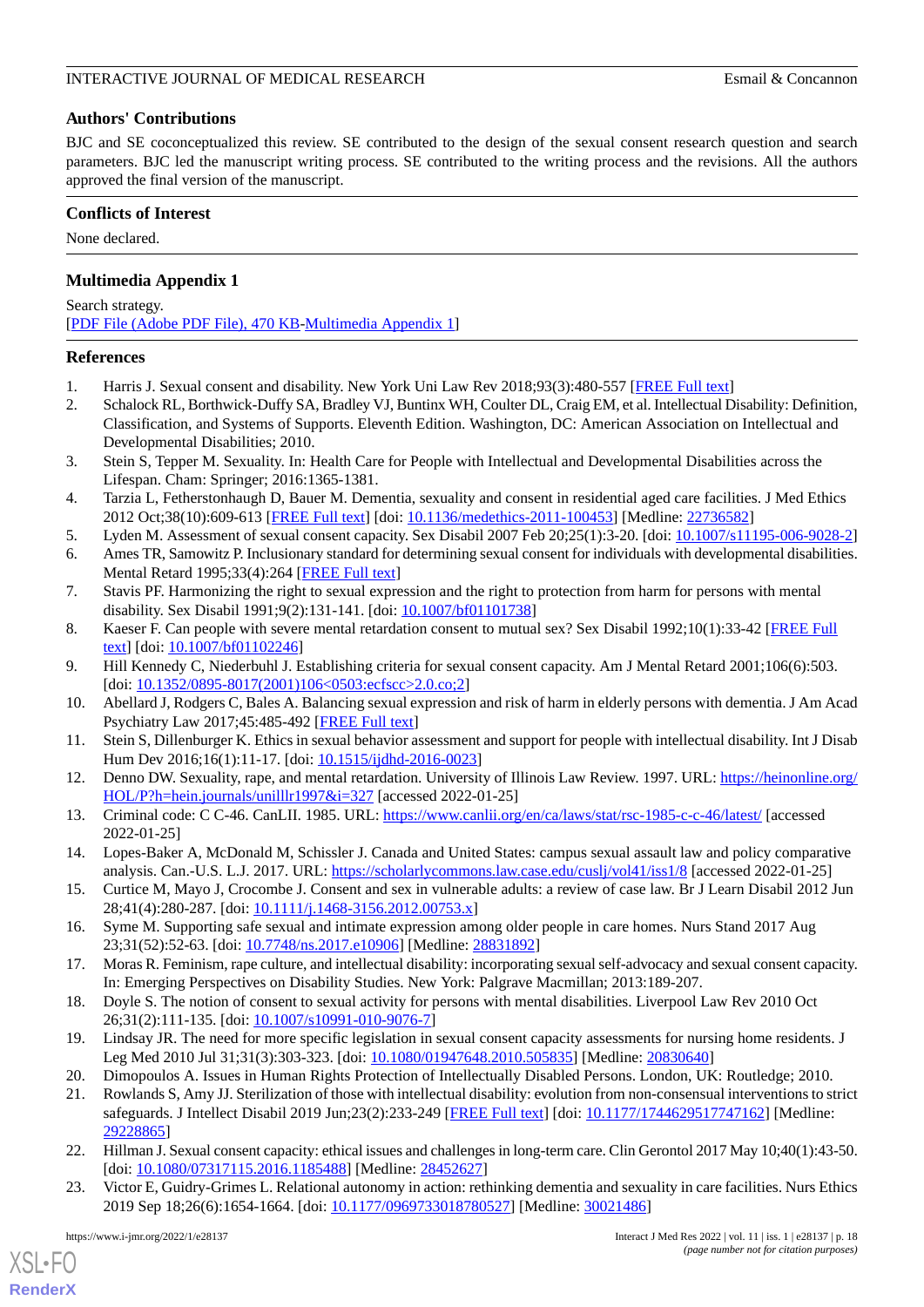- <span id="page-18-0"></span>24. Richardson JP, Lazur A. Sexuality in the nursing home patient. Am Fam Physician 1995 Jan;51(1):121-124. [Medline: [7810464\]](http://www.ncbi.nlm.nih.gov/entrez/query.fcgi?cmd=Retrieve&db=PubMed&list_uids=7810464&dopt=Abstract)
- <span id="page-18-2"></span><span id="page-18-1"></span>25. Greydanus D, Omar HA. Sexuality issues and gynecologic care of adolescents with developmental disabilities. Pediatr Clin North Am 2008 Dec;55(6):1315-35, viii [\[FREE Full text\]](https://doi.org/10.1016/j.pcl.2008.08.002) [doi: [10.1016/j.pcl.2008.08.002](http://dx.doi.org/10.1016/j.pcl.2008.08.002)] [Medline: [19041460\]](http://www.ncbi.nlm.nih.gov/entrez/query.fcgi?cmd=Retrieve&db=PubMed&list_uids=19041460&dopt=Abstract)
- <span id="page-18-3"></span>26. Ambrosini D, Hategan A, Bourgeois J. The sexual consent and patients with major neurocognitive disorders. In: On-Call Geriat Psychiatry. Cham: Springer; 2016:209-215.
- <span id="page-18-4"></span>27. Bradley C. Supporting intimacy in the rehabilitative, assisted, and long-term care settings. Topics Geriat Rehab 2016;32(3):218-220. [doi: [10.1097/TGR.0000000000000113](http://dx.doi.org/10.1097/TGR.0000000000000113)]
- <span id="page-18-5"></span>28. Wilkins JM. More than capacity: alternatives for sexual decision making for individuals with dementia. Gerontologist 2015 Oct 27;55(5):716-723. [doi: [10.1093/geront/gnv098\]](http://dx.doi.org/10.1093/geront/gnv098) [Medline: [26315314](http://www.ncbi.nlm.nih.gov/entrez/query.fcgi?cmd=Retrieve&db=PubMed&list_uids=26315314&dopt=Abstract)]
- <span id="page-18-6"></span>29. Roelofs T, Luijkx KG, Embregts PJ. Intimacy and sexuality of nursing home residents with dementia: a systematic review. Int Psychogeriatr 2014 Nov 10;27(3):367-384 [\[FREE Full text](https://doi.org/10.1017/S1041610214002373)] [doi: [10.1017/s1041610214002373\]](http://dx.doi.org/10.1017/s1041610214002373)
- <span id="page-18-7"></span>30. Article 130 - NY Penal Law. New York State Law. 2020. URL: <http://ypdcrime.com/penal.law/article130.htm#p130.05> [accessed 2022-01-25]
- <span id="page-18-8"></span>31. Sexual and reproductive health. World Health Organization. URL: [https://www.who.int/reproductivehealth/topics/](https://www.who.int/reproductivehealth/topics/gender_rights/sexual_health/en/) [gender\\_rights/sexual\\_health/en/](https://www.who.int/reproductivehealth/topics/gender_rights/sexual_health/en/) [accessed 2022-01-25]
- <span id="page-18-9"></span>32. Dufour M, Hastings T, O'Reilly R. Canada should retain its reservation on the United Nation's convention on the rights of persons with disabilities. Can J Psychiatry 2018 Dec;63(12):809-812 [[FREE Full text](http://europepmc.org/abstract/MED/29925272)] [doi: [10.1177/0706743718784939](http://dx.doi.org/10.1177/0706743718784939)] [Medline: [29925272](http://www.ncbi.nlm.nih.gov/entrez/query.fcgi?cmd=Retrieve&db=PubMed&list_uids=29925272&dopt=Abstract)]
- <span id="page-18-10"></span>33. Kanter AS. Let's try again: why the United States should ratify the United Nations convention on the rights of people with disabilities. Touro Law Review. 2019. URL: [https://tinyurl.com/mrxezvem](https://www.semanticscholar.org/paper/Let%E2%80%99s-Try-Again%3A-Why-the-United-States-Should-the-Kanter/deb1902d5190ff9e128e809b7c82ec0d44969890) [accessed 2022-01-25]
- <span id="page-18-11"></span>34. Crawford D. Assessment of staff perceptions of sexual behavior among persons with intellectual and developmental disabilities. Dissertation, Massachusetts School of Professional Psychology. 2014. URL: [https://www.proquest.com/docview/](https://www.proquest.com/docview/1558180795?pq-origsite=gscholar&fromopenview=true) [1558180795?pq-origsite=gscholar&fromopenview=true](https://www.proquest.com/docview/1558180795?pq-origsite=gscholar&fromopenview=true) [accessed 2022-01-25]
- <span id="page-18-13"></span><span id="page-18-12"></span>35. Senn CY. Vulnerable: sexual abuse and people with an intellectual handicap. ERIC Institute of Education Sciences. 1988. URL: <https://eric.ed.gov/?id=ED302975> [accessed 2022-01-25]
- <span id="page-18-14"></span>36. Mahoney A, Poling A. Sexual abuse prevention for people with severe developmental disabilities. J Dev Phys Disabil 2011 May 3;23(4):369-376 [[FREE Full text](https://link.springer.com/content/pdf/10.1007/s10882-011-9244-2.pdf)] [doi: [10.1007/s10882-011-9244-2](http://dx.doi.org/10.1007/s10882-011-9244-2)]
- 37. Hershkowitz I, Lamb ME, Horowitz D. Victimization of children with disabilities. Am J Orthopsychiatry 2007 Oct;77(4):629-635 [\[FREE Full text\]](https://doi.org/10.1037/0002-9432.77.4.629) [doi: [10.1037/0002-9432.77.4.629](http://dx.doi.org/10.1037/0002-9432.77.4.629)] [Medline: [18194043\]](http://www.ncbi.nlm.nih.gov/entrez/query.fcgi?cmd=Retrieve&db=PubMed&list_uids=18194043&dopt=Abstract)
- <span id="page-18-16"></span><span id="page-18-15"></span>38. Martin S, Ray N, Sotres-Alvarez D, Kupper LL, Moracco KE, Dickens PA, et al. Physical and sexual assault of women with disabilities. Violence Against Women 2006 Sep;12(9):823-837 [[FREE Full text](https://doi.org/10.1177/1077801206292672)] [doi: [10.1177/1077801206292672\]](http://dx.doi.org/10.1177/1077801206292672) [Medline: [16905675](http://www.ncbi.nlm.nih.gov/entrez/query.fcgi?cmd=Retrieve&db=PubMed&list_uids=16905675&dopt=Abstract)]
- <span id="page-18-17"></span>39. McCormack B, Kavanagh D, Caffrey S, Power A. Investigating sexual abuse: findings of a 15-year longitudinal study. J Appl Res Int Dis 2005 Sep;18(3):217-227 [\[FREE Full text\]](https://doi.org/10.1111/j.1468-3148.2005.00236.x) [doi: [10.1111/j.1468-3148.2005.00236.x](http://dx.doi.org/10.1111/j.1468-3148.2005.00236.x)]
- <span id="page-18-18"></span>40. Murphy G, O'Callaghan A. Capacity of adults with intellectual disabilities to consent to sexual relationships. Psychol Med 2004 Oct;34(7):1347-1357 [[FREE Full text](https://doi.org/10.1017/S0033291704001941)] [doi: [10.1017/s0033291704001941\]](http://dx.doi.org/10.1017/s0033291704001941) [Medline: [15697061](http://www.ncbi.nlm.nih.gov/entrez/query.fcgi?cmd=Retrieve&db=PubMed&list_uids=15697061&dopt=Abstract)]
- 41. Benbow S, Jagus CE. Sexuality in older women with mental health problems. Sex Rel Ther 2002 Aug;17(3):261-270 [\[FREE](https://doi.org/10.1080/14681990220149068) [Full text\]](https://doi.org/10.1080/14681990220149068) [doi: [10.1080/14681990220149068\]](http://dx.doi.org/10.1080/14681990220149068)
- <span id="page-18-20"></span><span id="page-18-19"></span>42. Hornor G. Sexual behavior in children. J Pediatr Health Care 2004 Mar;18(2):57-64 [\[FREE Full text\]](https://doi.org/10.1016/S0891-5245(03)00154-8) [doi: [10.1016/s0891-5245\(03\)00154-8](http://dx.doi.org/10.1016/s0891-5245(03)00154-8)]
- <span id="page-18-21"></span>43. Patterson T, Scott C. Behavioral management of inappropriate masturbation in an 8-year-old girl. Child Fam Behav Ther 2013 Jul;35(3):256-263 [\[FREE Full text\]](https://doi.org/10.1080/07317107.2013.818907) [doi: [10.1080/07317107.2013.818907\]](http://dx.doi.org/10.1080/07317107.2013.818907)
- <span id="page-18-22"></span>44. Casteels K, Wouters C, Van Geet C, Devlieger H. Video reveals self-stimulation in infancy. Acta Paediatrica 2004;93(6):844-846 [[FREE Full text](https://doi.org/10.1111/j.1651-2227.2004.tb03029.x)] [doi: [10.1111/j.1651-2227.2004.tb03029.x\]](http://dx.doi.org/10.1111/j.1651-2227.2004.tb03029.x)
- 45. Kennedy C. Legal and psychological implications in the assessment of sexual consent in the cognitively impaired population. Assessment 2003 Dec;10(4):352-358 [\[FREE Full text\]](https://doi.org/10.1177/1073191103258592) [doi: [10.1177/1073191103258592](http://dx.doi.org/10.1177/1073191103258592)] [Medline: [14682481\]](http://www.ncbi.nlm.nih.gov/entrez/query.fcgi?cmd=Retrieve&db=PubMed&list_uids=14682481&dopt=Abstract)
- <span id="page-18-24"></span><span id="page-18-23"></span>46. Tissot C. Establishing a sexual identity. Case studies of learners with autism and learning difficulties. Autism 2009 Nov;13(6):551-566 [[FREE Full text](https://doi.org/10.1177/1362361309338183)] [doi: [10.1177/1362361309338183\]](http://dx.doi.org/10.1177/1362361309338183) [Medline: [19933763\]](http://www.ncbi.nlm.nih.gov/entrez/query.fcgi?cmd=Retrieve&db=PubMed&list_uids=19933763&dopt=Abstract)
- <span id="page-18-25"></span>47. Morano JP. Sexual abuse of the mentally retarded patient: medical and legal analysis for the primary care physician. Prim Care Companion J Clin Psychiatry 2001 Jun;3(3):126-135 [[FREE Full text](http://www.psychiatrist.com/pcc/sexual-abuse-mentally-retarded-patient-medical-legal)] [doi: [10.4088/pcc.v03n0304\]](http://dx.doi.org/10.4088/pcc.v03n0304) [Medline: [15014610](http://www.ncbi.nlm.nih.gov/entrez/query.fcgi?cmd=Retrieve&db=PubMed&list_uids=15014610&dopt=Abstract)]
- 48. Onstot A. Capacity to consent: policies and practices that limit sexual consent for people with intellectual/developmental disabilities. Sex Disabil 2019 Jul 1;37(4):633-644. [doi: [10.1007/s11195-019-09580-9](http://dx.doi.org/10.1007/s11195-019-09580-9)]
- 49. Davis LJ. At the same time, out of time: Ashley X. In: The Disability Studies Reader. New York: Routledge; 2016.
- 50. McKay T, Lindquist CH, Misra S. Understanding (and acting on) 20 years of research on violence and LGBTQ + communities. Trauma Viol Abuse 2019 Dec;20(5):665-678 [[FREE Full text](https://doi.org/10.1177/1524838017728708)] [doi: [10.1177/1524838017728708\]](http://dx.doi.org/10.1177/1524838017728708) [Medline: [29334007](http://www.ncbi.nlm.nih.gov/entrez/query.fcgi?cmd=Retrieve&db=PubMed&list_uids=29334007&dopt=Abstract)]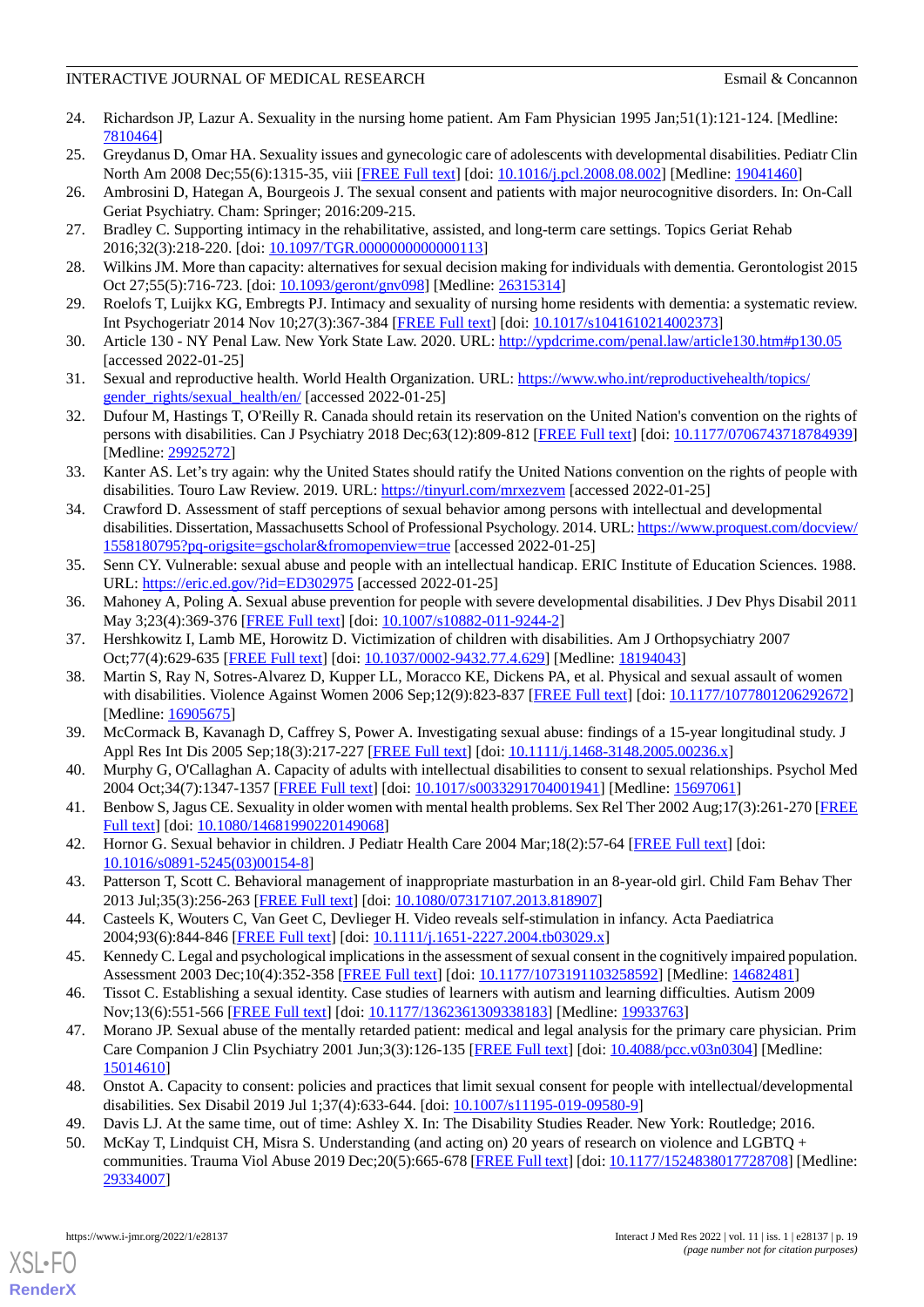- 51. Toomey R, Russell S. The role of sexual orientation in school-based victimization. Youth Society 2013 Apr 08;48(2):176-201 [[FREE Full text](https://doi.org/10.1177/0044118X13483778)] [doi: [10.1177/0044118x13483778\]](http://dx.doi.org/10.1177/0044118x13483778)
- <span id="page-19-0"></span>52. Katz-Wise S, Hyde JS. Victimization experiences of lesbian, gay, and bisexual individuals: a meta-analysis. J Sex Res 2012;49(2-3):142-167 [\[FREE Full text\]](https://doi.org/10.1080/00224499.2011.637247) [doi: [10.1080/00224499.2011.637247](http://dx.doi.org/10.1080/00224499.2011.637247)] [Medline: [22380586\]](http://www.ncbi.nlm.nih.gov/entrez/query.fcgi?cmd=Retrieve&db=PubMed&list_uids=22380586&dopt=Abstract)
- 53. Friedman M, Marshal MP, Guadamuz TE, Wei C, Wong CF, Saewyc EM, et al. A meta-analysis of disparities in childhood sexual abuse, parental physical abuse, and peer victimization among sexual minority and sexual nonminority individuals. Am J Public Health 2011 Aug;101(8):1481-1494 [[FREE Full text](https://doi.org/10.2105/AJPH.2009.190009)] [doi: [10.2105/ajph.2009.190009\]](http://dx.doi.org/10.2105/ajph.2009.190009)
- <span id="page-19-2"></span><span id="page-19-1"></span>54. Archibald C. Sexuality and dementia in residential care--whose responsibility? Sex Rel Ther 2002 Aug;17(3):301-309 [[FREE Full text](https://doi.org/10.1080/14681990220149103)] [doi: [10.1080/14681990220149103\]](http://dx.doi.org/10.1080/14681990220149103)
- <span id="page-19-3"></span>55. Doll GM. Sexuality in nursing homes: practice and policy. J Gerontol Nurs 2013 Jul 26;39(7):30-38. [doi: [10.3928/00989134-20130418-01](http://dx.doi.org/10.3928/00989134-20130418-01)] [Medline: [23614386](http://www.ncbi.nlm.nih.gov/entrez/query.fcgi?cmd=Retrieve&db=PubMed&list_uids=23614386&dopt=Abstract)]
- <span id="page-19-4"></span>56. Winges-Yanez N. Why all the talk about sex? An authoethnography identifying the troubling discourse of sexuality and intellectual disability. Sex Disabil 2013 Nov 17;32(1):107-116 [\[FREE Full text\]](https://link.springer.com/content/pdf/10.1007/s11195-013-9331-7.pdf) [doi: [10.1007/s11195-013-9331-7](http://dx.doi.org/10.1007/s11195-013-9331-7)]
- <span id="page-19-5"></span>57. Feely M. Sexual surveillance and control in a community-based intellectual disability service. Sexualities 2016 Jun 02;19(5-6):725-750 [\[FREE Full text\]](https://doi.org/10.1177/1363460715620575) [doi: [10.1177/1363460715620575](http://dx.doi.org/10.1177/1363460715620575)]
- <span id="page-19-6"></span>58. English B, Tickle A, dasNair R. Views and experiences of people with intellectual disabilities regarding intimate relationships: a qualitative metasynthesis. Sex Disabil 2017 Aug 17;36(2):149-173 [\[FREE Full text\]](https://link.springer.com/article/10.1007/s11195-017-9502-z) [doi: [10.1007/s11195-017-9502-z\]](http://dx.doi.org/10.1007/s11195-017-9502-z)
- <span id="page-19-7"></span>59. Miles SH, Parker K. Sexuality in the nursing home: iatrogenic loneliness. Gen J Am Society Aging 1999;23(1):36-43 [[FREE Full text](https://www.jstor.org/stable/44873333)]
- <span id="page-19-9"></span><span id="page-19-8"></span>60. Hamilton C. 'Now I'd like to sleep with Rachael' – researching sexuality support in a service agency group home. Disab Society 2009 Apr 14;24(3):303-315 [[FREE Full text](https://doi.org/10.1080/09687590902789461)] [doi: [10.1080/09687590902789461\]](http://dx.doi.org/10.1080/09687590902789461)
- <span id="page-19-10"></span>61. Stone D. Policy Paradox: The Art of Political Decision Making. 3rd Ed. New York: WW Norton & Company; 2012:271-288.
- <span id="page-19-11"></span>62. Campbell M. Disabilities and sexual expression: a review of the literature. Sociol Compass 2017 Aug 08;11(9):e12508 [[FREE Full text](https://doi.org/10.1111/soc4.12508)] [doi: [10.1111/soc4.12508\]](http://dx.doi.org/10.1111/soc4.12508)
- <span id="page-19-12"></span>63. Perlin ML, Lynch AJ. All his sexless patients: persons with mental disabilities and the competence to have sex. Washington Law Review. 2014. URL:<https://digitalcommons.law.uw.edu/wlr/vol89/iss2/13/> [accessed 2022-01-25]
- <span id="page-19-13"></span>64. Braun K, Herrmann SL, Brekke OA. Sterilization policies, moral rehabilitation and the politics of amends. Crit Policy Stud 2014 Jun 19;8(2):203-226 [[FREE Full text](https://doi.org/10.1080/19460171.2013.869179)] [doi: [10.1080/19460171.2013.869179\]](http://dx.doi.org/10.1080/19460171.2013.869179)
- <span id="page-19-14"></span>65. Ward L. Eugenics, euthenics, and eudemics. Am J Sociol 1913 May;18(6):737-754 [[FREE Full text](https://www.journals.uchicago.edu/doi/pdf/10.1086/212155)] [doi: [10.1086/212155](http://dx.doi.org/10.1086/212155)]
- <span id="page-19-15"></span>66. Arstein-Kerslake A. Understanding sex: the right to legal capacity to consent to sex. Disab Society 2015 Dec 14;30(10):1459-1473 [[FREE Full text](https://doi.org/10.1080/09687599.2015.1116059)] [doi: [10.1080/09687599.2015.1116059\]](http://dx.doi.org/10.1080/09687599.2015.1116059)
- <span id="page-19-16"></span>67. Trent Jr JW. Inventing the Feeble Mind: A History of Mental Retardation in the United States. Berkeley, California: University of California Press; 1994.
- <span id="page-19-17"></span>68. Wilson R. Eugenics undefended. Monash Bioeth Rev 2019 Oct;37(1-2):68-75 [[FREE Full text](https://link.springer.com/article/10.1007/s40592-019-00094-w)] [doi: [10.1007/s40592-019-00094-w\]](http://dx.doi.org/10.1007/s40592-019-00094-w) [Medline: [31325149\]](http://www.ncbi.nlm.nih.gov/entrez/query.fcgi?cmd=Retrieve&db=PubMed&list_uids=31325149&dopt=Abstract)
- <span id="page-19-18"></span>69. de Oliveira IT, Dias JG, Padmadas SS. Dominance of sterilization and alternative choices of contraception in India: an appraisal of the socioeconomic impact. PLoS One 2014;9(1):e86654 [\[FREE Full text](https://dx.plos.org/10.1371/journal.pone.0086654)] [doi: [10.1371/journal.pone.0086654](http://dx.doi.org/10.1371/journal.pone.0086654)] [Medline: [24489759](http://www.ncbi.nlm.nih.gov/entrez/query.fcgi?cmd=Retrieve&db=PubMed&list_uids=24489759&dopt=Abstract)]
- <span id="page-19-19"></span>70. Tilley E, Walmsley J, Earle S, Atkinson D. 'The silence is roaring': sterilization, reproductive rights and women with intellectual disabilities. Disab Society 2012 May;27(3):413-426 [\[FREE Full text\]](https://doi.org/10.1080/09687599.2012.654991) [doi: [10.1080/09687599.2012.654991](http://dx.doi.org/10.1080/09687599.2012.654991)]
- <span id="page-19-21"></span><span id="page-19-20"></span>71. Goldman EB, Quint EH. Arguments against sterilization of developmentally disabled minors. J Child Neurol 2011 May 29;26(5):654-656. [doi: [10.1177/0883073811402077\]](http://dx.doi.org/10.1177/0883073811402077) [Medline: [21531911](http://www.ncbi.nlm.nih.gov/entrez/query.fcgi?cmd=Retrieve&db=PubMed&list_uids=21531911&dopt=Abstract)]
- <span id="page-19-22"></span>72. Di Giulio G. Sexuality and people living with physical or developmental disabilities: a review of key issues. Can J Hum Sexual 2003;12(1):53-68 [\[FREE Full text\]](https://www.researchgate.net/publication/279569171_Sexuality_and_people_living_with_physical_or_developmental_disabilities_A_review_of_key_issues)
- <span id="page-19-23"></span>73. McCarthy M. 'I have the jab so I can't be blamed for getting pregnant': contraception and women with learning disabilities. Women's Stud Int Forum 2009 May;32(3):198-208 [\[FREE Full text\]](https://doi.org/10.1016/j.wsif.2009.05.003) [doi: [10.1016/j.wsif.2009.05.003](http://dx.doi.org/10.1016/j.wsif.2009.05.003)]
- <span id="page-19-24"></span>74. E. (Mrs.) v. Eve. Supreme Court of Canada Judgments. 1986. URL: [https://scc-csc.lexum.com/scc-csc/scc-csc/en/item/170/](https://scc-csc.lexum.com/scc-csc/scc-csc/en/item/170/index.do) [index.do](https://scc-csc.lexum.com/scc-csc/scc-csc/en/item/170/index.do) [accessed 2022-01-25]
- <span id="page-19-25"></span>75. Shea CM, Kevles DJ. In the name of eugenics: genetics and the uses of human heredity. History Edu Q 1986;26(4):621. [doi: [10.2307/369028](http://dx.doi.org/10.2307/369028)]
- 76. Park D, Radford JP. From the case files: reconstructing a history of involuntary sterilisation. Disabil Soc 1998 Jun;13(3):317-342 [[FREE Full text](https://doi.org/10.1080/09687599826669)] [doi: [10.1080/09687599826669\]](http://dx.doi.org/10.1080/09687599826669) [Medline: [11660707\]](http://www.ncbi.nlm.nih.gov/entrez/query.fcgi?cmd=Retrieve&db=PubMed&list_uids=11660707&dopt=Abstract)
- 77. Tenenbaum EM. To be or to exist: standards for deciding whether dementia patients in nursing homes should engage in intimacy, sex, and adultery. Indiana Law Review. 2009. URL: [https://journals.iupui.edu/index.php/inlawrev/article/view/](https://journals.iupui.edu/index.php/inlawrev/article/view/4005) [4005](https://journals.iupui.edu/index.php/inlawrev/article/view/4005) [accessed 2022-01-25]
- 78. Hajjar R, Kamel H. Sexuality in the nursing home, part 1: attitudes and barriers to sexual expression. J Am Med Directors Assoc 2003 May;4(3):152-156 [[FREE Full text](https://doi.org/10.1016/S1525-8610(04)70325-4)] [doi: [10.1016/s1525-8610\(04\)70325-4\]](http://dx.doi.org/10.1016/s1525-8610(04)70325-4)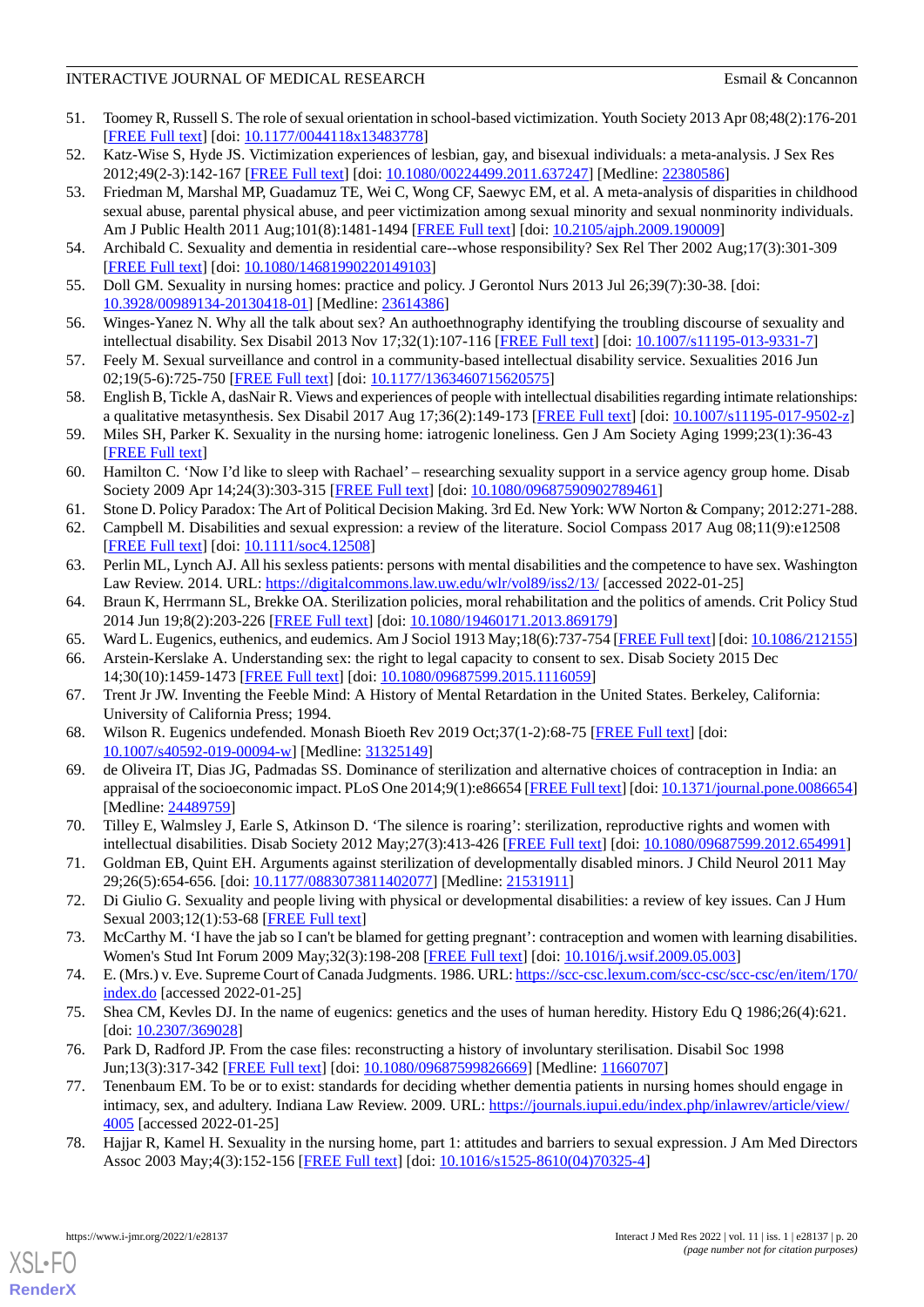- <span id="page-20-0"></span>79. Lindau S, Gavrilova N. Sex, health, and years of sexually active life gained due to good health: evidence from two US population based cross sectional surveys of ageing. Br Med J 2010 Mar 09;340:c810 [\[FREE Full text](http://europepmc.org/abstract/MED/20215365)] [doi: [10.1136/bmj.c810](http://dx.doi.org/10.1136/bmj.c810)] [Medline: [20215365](http://www.ncbi.nlm.nih.gov/entrez/query.fcgi?cmd=Retrieve&db=PubMed&list_uids=20215365&dopt=Abstract)]
- <span id="page-20-2"></span><span id="page-20-1"></span>80. Syme M. The evolving concept of older adult sexual behavior and its benefits. Generations 2014;38(1):35-41 [\[FREE Full](https://www.ingentaconnect.com/content/asag/gen/2014/00000038/00000001/art00007) [text](https://www.ingentaconnect.com/content/asag/gen/2014/00000038/00000001/art00007)]
- <span id="page-20-3"></span>81. Boni-Saenz AA. Sexuality and incapacity. Ohio State Law. 2015. URL: [https://scholarship.kentlaw.iit.edu/fac\\_schol/846/](https://scholarship.kentlaw.iit.edu/fac_schol/846/) [accessed 2022-01-25]
- <span id="page-20-4"></span>82. Moher D, Liberati A, Tetzlaff J, Altman DG, PRISMA Group. Preferred reporting items for systematic reviews and meta-analyses: the PRISMA statement. PLoS Med 2009 Jul 21;6(7):e1000097 [[FREE Full text](https://dx.plos.org/10.1371/journal.pmed.1000097)] [doi: [10.1371/journal.pmed.1000097](http://dx.doi.org/10.1371/journal.pmed.1000097)] [Medline: [19621072](http://www.ncbi.nlm.nih.gov/entrez/query.fcgi?cmd=Retrieve&db=PubMed&list_uids=19621072&dopt=Abstract)]
- <span id="page-20-5"></span>83. Brassolotto J, Howard L, Manduca-Barone A. Sexual expression in Alberta's continuing care homes: capacity, consent, and co-decision-making. Can J Aging 2020 Jan 24;40(1):156-165. [doi: [10.1017/s0714980819000813\]](http://dx.doi.org/10.1017/s0714980819000813)
- <span id="page-20-6"></span>84. Thomas JG. Capacity to consent to sexual activity among residents of long-term mental health treatment programs: perspectives of clients, staff, and administrators. Dissertation, The Florida State University. 2015. URL: [https://www.](https://www.proquest.com/docview/1694580445?pq-origsite=gscholar&fromopenview=true) [proquest.com/docview/1694580445?pq-origsite=gscholar&fromopenview=true](https://www.proquest.com/docview/1694580445?pq-origsite=gscholar&fromopenview=true) [accessed 2022-01-25]
- <span id="page-20-7"></span>85. Syme ML, Lichtenberg P, Moye J. Recommendations for sexual expression management in long-term care: a qualitative needs assessment. J Adv Nurs 2016 Oct 18;72(10):2457-2467 [\[FREE Full text\]](http://europepmc.org/abstract/MED/27188413) [doi: [10.1111/jan.13005](http://dx.doi.org/10.1111/jan.13005)] [Medline: [27188413\]](http://www.ncbi.nlm.nih.gov/entrez/query.fcgi?cmd=Retrieve&db=PubMed&list_uids=27188413&dopt=Abstract)
- <span id="page-20-8"></span>86. Dukes E, McGuire BE. Enhancing capacity to make sexuality-related decisions in people with an intellectual disability. J Intellect Disabil Res 2009 Aug;53(8):727-734. [doi: [10.1111/j.1365-2788.2009.01186.x\]](http://dx.doi.org/10.1111/j.1365-2788.2009.01186.x) [Medline: [19527433](http://www.ncbi.nlm.nih.gov/entrez/query.fcgi?cmd=Retrieve&db=PubMed&list_uids=19527433&dopt=Abstract)]
- <span id="page-20-15"></span>87. Lichtenberg P, Strzepek DM. Assessments of institutionalized dementia patients' competencies to participate in intimate relationships. Gerontologist 1990 Feb;30(1):117-120 [[FREE Full text](https://doi.org/10.1093/geront/30.1.117)] [doi: [10.1093/geront/30.1.117](http://dx.doi.org/10.1093/geront/30.1.117)] [Medline: [2311954](http://www.ncbi.nlm.nih.gov/entrez/query.fcgi?cmd=Retrieve&db=PubMed&list_uids=2311954&dopt=Abstract)]
- <span id="page-20-22"></span><span id="page-20-9"></span>88. Syme ML, Steele D. Sexual consent capacity assessment with older adults. Arch Clin Neuropsychol 2016 Sep 01;31(6):495-505. [doi: [10.1093/arclin/acw046](http://dx.doi.org/10.1093/arclin/acw046)] [Medline: [27480989](http://www.ncbi.nlm.nih.gov/entrez/query.fcgi?cmd=Retrieve&db=PubMed&list_uids=27480989&dopt=Abstract)]
- 89. Metzger E. Ethics and intimate sexual activity in long-term care. AMA J Ethics 2017 Jul 01;19(7):640-648 [[FREE Full](https://journalofethics.ama-assn.org/article/ethics-and-intimate-sexual-activity-long-term-care/2017-07) [text](https://journalofethics.ama-assn.org/article/ethics-and-intimate-sexual-activity-long-term-care/2017-07)] [doi: [10.1001/journalofethics.2017.19.7.ecas1-1707](http://dx.doi.org/10.1001/journalofethics.2017.19.7.ecas1-1707)] [Medline: [28813236](http://www.ncbi.nlm.nih.gov/entrez/query.fcgi?cmd=Retrieve&db=PubMed&list_uids=28813236&dopt=Abstract)]
- <span id="page-20-21"></span><span id="page-20-14"></span>90. Bogacki DF, Armstrong DJ, Stuempfle P. he social sexual awareness scale (SSAS): development and validation of an instrument to measure capacity to consent to high risk sexual behavior. Am J Forens Psychol 2004;22(2):5-38 [[FREE Full](https://www.scopus.com/inward/record.uri?eid=2-s2.0-2442429436&partnerID=40&md5=b51acf76ef2e815baa4026bf56233645) [text](https://www.scopus.com/inward/record.uri?eid=2-s2.0-2442429436&partnerID=40&md5=b51acf76ef2e815baa4026bf56233645)] [doi: [10.1037/t68816-000\]](http://dx.doi.org/10.1037/t68816-000)
- <span id="page-20-10"></span>91. Gill M. Rethinking sexual abuse, questions of consent, and intellectual disability. Sex Res Soc Policy 2010 Apr 16;7(3):201-213. [doi: [10.1007/s13178-010-0019-9\]](http://dx.doi.org/10.1007/s13178-010-0019-9)
- <span id="page-20-11"></span>92. Kramers-Olen A. Quantitative assessment of sexual knowledge and consent capacity in people with mild to moderate intellectual disability. S Afr J Psychol 2017 Sep 22;47(3):367-378. [doi: [10.1177/0081246317726457](http://dx.doi.org/10.1177/0081246317726457)]
- <span id="page-20-23"></span><span id="page-20-12"></span>93. Srinivasan S, Glover J, Tampi RR, Tampi DJ, Sewell DD. Sexuality and the older adult. Curr Psychiatry Rep 2019 Sep 14;21(10):97. [doi: [10.1007/s11920-019-1090-4](http://dx.doi.org/10.1007/s11920-019-1090-4)] [Medline: [31522296](http://www.ncbi.nlm.nih.gov/entrez/query.fcgi?cmd=Retrieve&db=PubMed&list_uids=31522296&dopt=Abstract)]
- <span id="page-20-13"></span>94. Spring L. Older women and sexuality – are we still just talking lube? Sex Rel Ther 2014 May 29;30(1):4-9. [doi: [10.1080/14681994.2014.920617\]](http://dx.doi.org/10.1080/14681994.2014.920617)
- <span id="page-20-16"></span>95. Eastgate G. Sex, consent and intellectual disability. Aust Fam Physician 2005 Mar;34(3):163-166. [Medline: [15799666\]](http://www.ncbi.nlm.nih.gov/entrez/query.fcgi?cmd=Retrieve&db=PubMed&list_uids=15799666&dopt=Abstract)
- 96. Griffith R, Tengnah C. Assessing capacity to consent to sexual relations: a guide for nurses. Br J Community Nurs 2013 Apr;18(4):198-201. [doi: [10.12968/bjcn.2013.18.4.198](http://dx.doi.org/10.12968/bjcn.2013.18.4.198)] [Medline: [23574912](http://www.ncbi.nlm.nih.gov/entrez/query.fcgi?cmd=Retrieve&db=PubMed&list_uids=23574912&dopt=Abstract)]
- <span id="page-20-17"></span>97. Kramers-Olen A. Sexuality, intellectual disability, and human rights legislation. S Afr J Psychol 2016 Nov 04;46(4):504-516. [doi: [10.1177/0081246316678154](http://dx.doi.org/10.1177/0081246316678154)]
- <span id="page-20-18"></span>98. Breen S, Carlson M, Clements G, Everett B, Young J. Supporting sexual health and intimacy in care facilities: guidelines for supporting adults living in long-term care facilities and group homes in British Columbia, Canada. Vancouver Coastal Health Authority. 2009. URL: [http://www.vch.ca/Documents/](http://www.vch.ca/Documents/Facilities-licensing-supporting-sexual-health-and-intimacy-in-care-facilities.pdf)
- <span id="page-20-20"></span><span id="page-20-19"></span>[Facilities-licensing-supporting-sexual-health-and-intimacy-in-care-facilities.pdf](http://www.vch.ca/Documents/Facilities-licensing-supporting-sexual-health-and-intimacy-in-care-facilities.pdf) [accessed 2022-01-26] 99. Joy M, Weiss KJ. Consent for intimacy among persons with neurocognitive impairment. J Am Acad Psychiatry Law 2018 Sep;46(3):286-294. [doi: [10.29158/JAAPL.003763-18\]](http://dx.doi.org/10.29158/JAAPL.003763-18) [Medline: [30368460\]](http://www.ncbi.nlm.nih.gov/entrez/query.fcgi?cmd=Retrieve&db=PubMed&list_uids=30368460&dopt=Abstract)
- <span id="page-20-24"></span>100. Director S. Consent's dominion: dementia and prior consent to sexual relations. Bioethics 2019 Nov 28;33(9):1065-1071. [doi: [10.1111/bioe.12652\]](http://dx.doi.org/10.1111/bioe.12652) [Medline: [31463966\]](http://www.ncbi.nlm.nih.gov/entrez/query.fcgi?cmd=Retrieve&db=PubMed&list_uids=31463966&dopt=Abstract)
- <span id="page-20-26"></span><span id="page-20-25"></span>101. Doyle D, Bisson D, Janes N, Lynch H, Martin C. Human sexuality in long-term care. Can Nurse 1999 Jan;95(1):26-29. [Medline: [10401271](http://www.ncbi.nlm.nih.gov/entrez/query.fcgi?cmd=Retrieve&db=PubMed&list_uids=10401271&dopt=Abstract)]
- <span id="page-20-27"></span>102. Arstein-Kerslake A, Flynn E. Legislating consent. Soc Legal Stud 2015 Aug 17;25(2):225-248 [\[FREE Full text\]](https://doi.org/10.1177/0964663915599051) [doi: [10.1177/0964663915599051\]](http://dx.doi.org/10.1177/0964663915599051)
- 103. Marson DC, Huthwaite JS. An unexpected excursion: sexual consent capacity in a nursing home patient with alzheimer's disease. In: Forensic Neuropsychology Casebook. New York: Guilford Press; 2005:146-164.
- 104. Edgerton RB. The Cloak of Competence. California: University of California Press; 1993.
- 105. Wertheimer A. Consent to Sexual Relations. Cambridge, MA: Cambridge University Press; 2003.
- 106. The code: professional standards of practice and behaviour for nurses, midwives and nursing associates. Nursing and Midwifery Council, London. 2015. URL: <https://www.nmc.org.uk/standards/code/> [accessed 2022-01-26]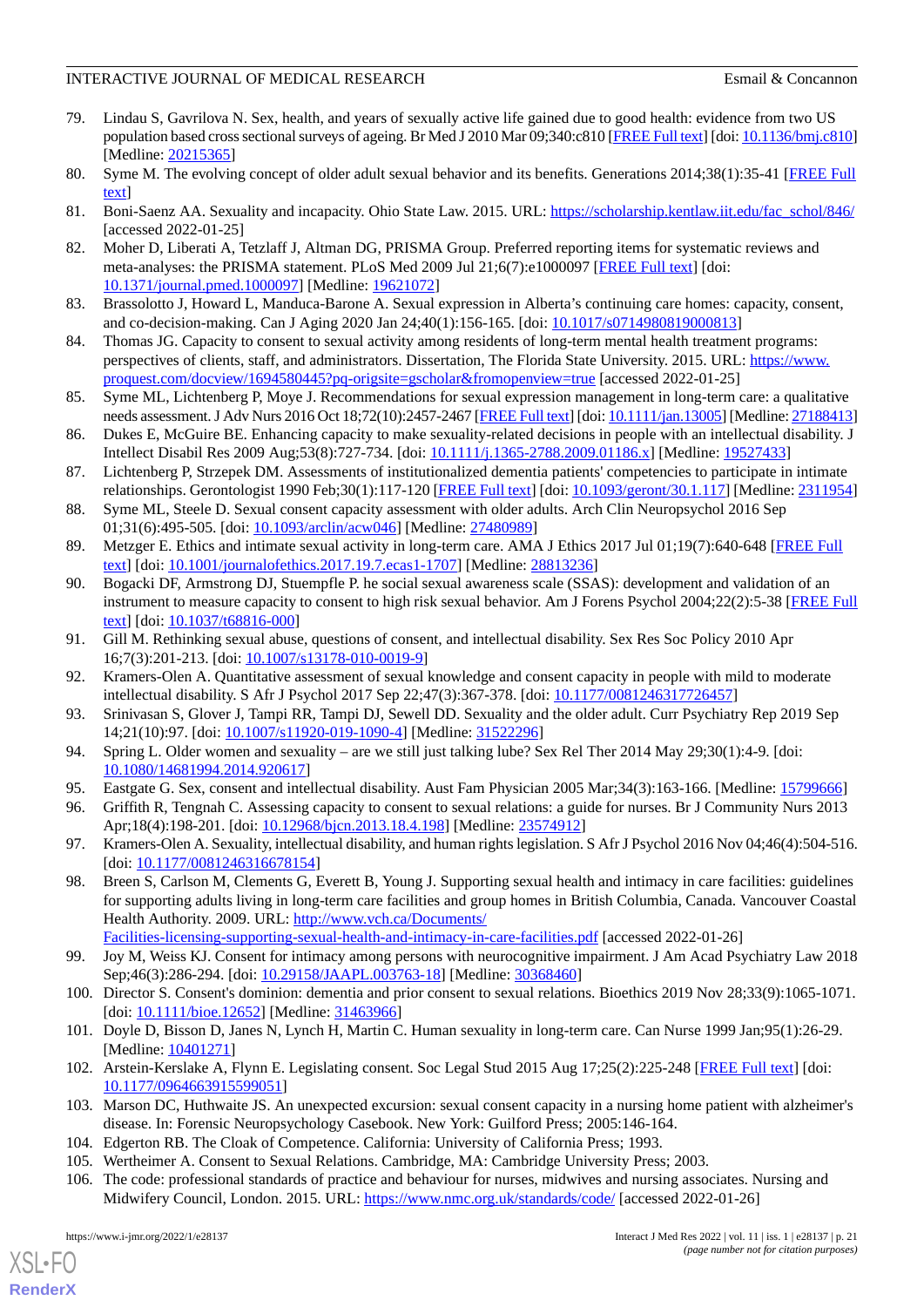- <span id="page-21-0"></span>107. Wilkins J. Ethical considerations regarding capacity assessments for consent to sexual activity in older adults with dementia living in residential care settings. Am J Geriatr Psychiatry 2015 Mar;23(3):S113 [[FREE Full text\]](https://doi.org/10.1016/j.jagp.2014.12.112) [doi: [10.1016/j.jagp.2014.12.112\]](http://dx.doi.org/10.1016/j.jagp.2014.12.112)
- <span id="page-21-2"></span><span id="page-21-1"></span>108. Craft A, Bustard S. Living Your Life: The Sex Education and Personal Development Resource for Special Needs Eduation (Revised Ed). London, UK: The Ann Craft Trust UK Brook Publications; 2003.
- 109. Marshall JE, Helen B. Understanding sexual and gender-based violence against refugees with a communication disability and challenges to accessing appropriate support: a literature review. Manchester Metropolitan University. 2017. URL: <https://e-space.mmu.ac.uk/620167/> [accessed 2022-01-25]
- <span id="page-21-3"></span>110. Keilty J, Connelly G. Making a statement: an exploratory study of barriers facing women with an intellectual disability when making a statement about sexual assault to police. Disab Society 2010 Jul;16(2):273-291 [[FREE Full text](https://doi.org/10.1080/09687590120035843)] [doi: [10.1080/09687590120035843\]](http://dx.doi.org/10.1080/09687590120035843)
- <span id="page-21-4"></span>111. Faller KC, Henry J. Child sexual abuse: a case study in community collaboration. Child Abuse Neglect 2000 Sep;24(9):1215-1225 [[FREE Full text](https://doi.org/10.1016/S0145-2134(00)00171-X)] [doi: [10.1016/s0145-2134\(00\)00171-x](http://dx.doi.org/10.1016/s0145-2134(00)00171-x)]
- <span id="page-21-5"></span>112. Weis K, Borges SS. Victimology and rape: the case of the legitimate victim. Issues Criminol 1973;8(2):71-115 [[FREE Full](https://www.jstor.org/stable/42909686) [text](https://www.jstor.org/stable/42909686)]
- <span id="page-21-6"></span>113. McCarthy M, Thompson D. A prevalence study of sexual abuse of adults with intellectual disabilities referred for sex education. J Appl Res Intellect Disabil 1997;10(2):105-124 [[FREE Full text](https://doi.org/10.1111/j.1468-3148.1997.tb00012.x)] [doi: [10.1111/j.1468-3148.1997.tb00012.x\]](http://dx.doi.org/10.1111/j.1468-3148.1997.tb00012.x)
- <span id="page-21-7"></span>114. Kuhn D. Intimacy, sexuality, and residents with dementia. Alzheimer's Care Today. 2002. URL: [https://tinyurl.com/yckrscyd](https://www.researchgate.net/profile/Daniel-Kuhn-2/publication/232173050_Intimacy_Sexuality_and_Residents_with_Dementia/links/5658b3a408aefe619b213997/Intimacy-Sexuality-and-Residents-with-Dementia.pdf) [accessed 2022-01-25]
- <span id="page-21-8"></span>115. Boni-Saenz A. Sexual advance directives. Alabama Law Review. 2016. URL: [https://scholarship.kentlaw.iit.edu/fac\\_schol/](https://scholarship.kentlaw.iit.edu/fac_schol/878/) [878/](https://scholarship.kentlaw.iit.edu/fac_schol/878/) [accessed 2022-01-25]
- <span id="page-21-9"></span>116. Schaafsma D, Kok G, Stoffelen JM, Curfs LM. People with intellectual disabilities talk about sexuality: implications for the development of sex education. Sex Disabil 2017;35(1):21-38 [\[FREE Full text\]](http://europepmc.org/abstract/MED/28250541) [doi: [10.1007/s11195-016-9466-4](http://dx.doi.org/10.1007/s11195-016-9466-4)] [Medline: [28250541](http://www.ncbi.nlm.nih.gov/entrez/query.fcgi?cmd=Retrieve&db=PubMed&list_uids=28250541&dopt=Abstract)]
- <span id="page-21-11"></span><span id="page-21-10"></span>117. Cahn N, Ziettlow A. Makings things fair: an empirical study of how people approach the wealth transmission system. George Washington University Law School. 2015. URL: [https://scholarship.law.gwu.edu/cgi/viewcontent.](https://scholarship.law.gwu.edu/cgi/viewcontent.cgi?article=2357&context=faculty_publications) [cgi?article=2357&context=faculty\\_publications](https://scholarship.law.gwu.edu/cgi/viewcontent.cgi?article=2357&context=faculty_publications) [accessed 2022-01-25]
- 118. Kohn N. Matched preferences and values: a new approach to selecting legal surrogates. San Diego Law Review. 2015. URL: <https://digital.sandiego.edu/cgi/viewcontent.cgi?article=1120&context=sdlr> [accessed 2022-01-25]
- <span id="page-21-12"></span>119. Bartlett P. The United Nations convention on the rights of persons with disabilities and mental health law. Mod Law Rev 2012 Sep 03;75(5):752-778 [[FREE Full text](https://doi.org/10.1111/j.1468-2230.2012.00923.x)] [doi: [10.1111/j.1468-2230.2012.00923.x\]](http://dx.doi.org/10.1111/j.1468-2230.2012.00923.x)
- <span id="page-21-13"></span>120. Dawson J. A realistic approach to assessing mental health laws' compliance with the UNCRPD. Int J Law Psychiatry 2015;40:70-79 [\[FREE Full text\]](https://doi.org/10.1016/j.ijlp.2015.04.003) [doi: [10.1016/j.ijlp.2015.04.003](http://dx.doi.org/10.1016/j.ijlp.2015.04.003)] [Medline: [25982965](http://www.ncbi.nlm.nih.gov/entrez/query.fcgi?cmd=Retrieve&db=PubMed&list_uids=25982965&dopt=Abstract)]
- 121. Del Villar K. Should supported decision-making replace substituted decision-making? The convention on the rights of persons with disabilities and coercive treatment under Queensland's Mental Health Act 2000. Laws 2015 May 25;4(2):173-200 [[FREE Full text](https://doi.org/10.3390/laws4020173)] [doi: [10.3390/laws4020173\]](http://dx.doi.org/10.3390/laws4020173)
- 122. Leonhard C. The unbearable lightness of consent in contract law. Case Western Reserve Law Review. 2012. URL: [https:/](https://scholarlycommons.law.case.edu/caselrev/vol63/iss1/9/) [/scholarlycommons.law.case.edu/caselrev/vol63/iss1/9/](https://scholarlycommons.law.case.edu/caselrev/vol63/iss1/9/) [accessed 2022-01-26]

## **Abbreviations**

**ABA/APA:** American Bar Association and American Psychological Association **LTC:** long-term care **MMSE:** Mini-Mental Status Exam **SDM:** substitute decision maker **UNCRPD:** United Nations Convention on the Rights of Persons with Disabilities

*Edited by A Mavragani; submitted 24.02.21; peer-reviewed by T Donley, A Boni-Saenz, J Smith; comments to author 23.10.21; revised version received 05.12.21; accepted 17.12.21; published 04.02.22*

*Please cite as: Esmail S, Concannon B Approaches to Determine and Manage Sexual Consent Abilities for People With Cognitive Disabilities: Systematic Review Interact J Med Res 2022;11(1):e28137 URL: <https://www.i-jmr.org/2022/1/e28137> doi: [10.2196/28137](http://dx.doi.org/10.2196/28137) PMID:*